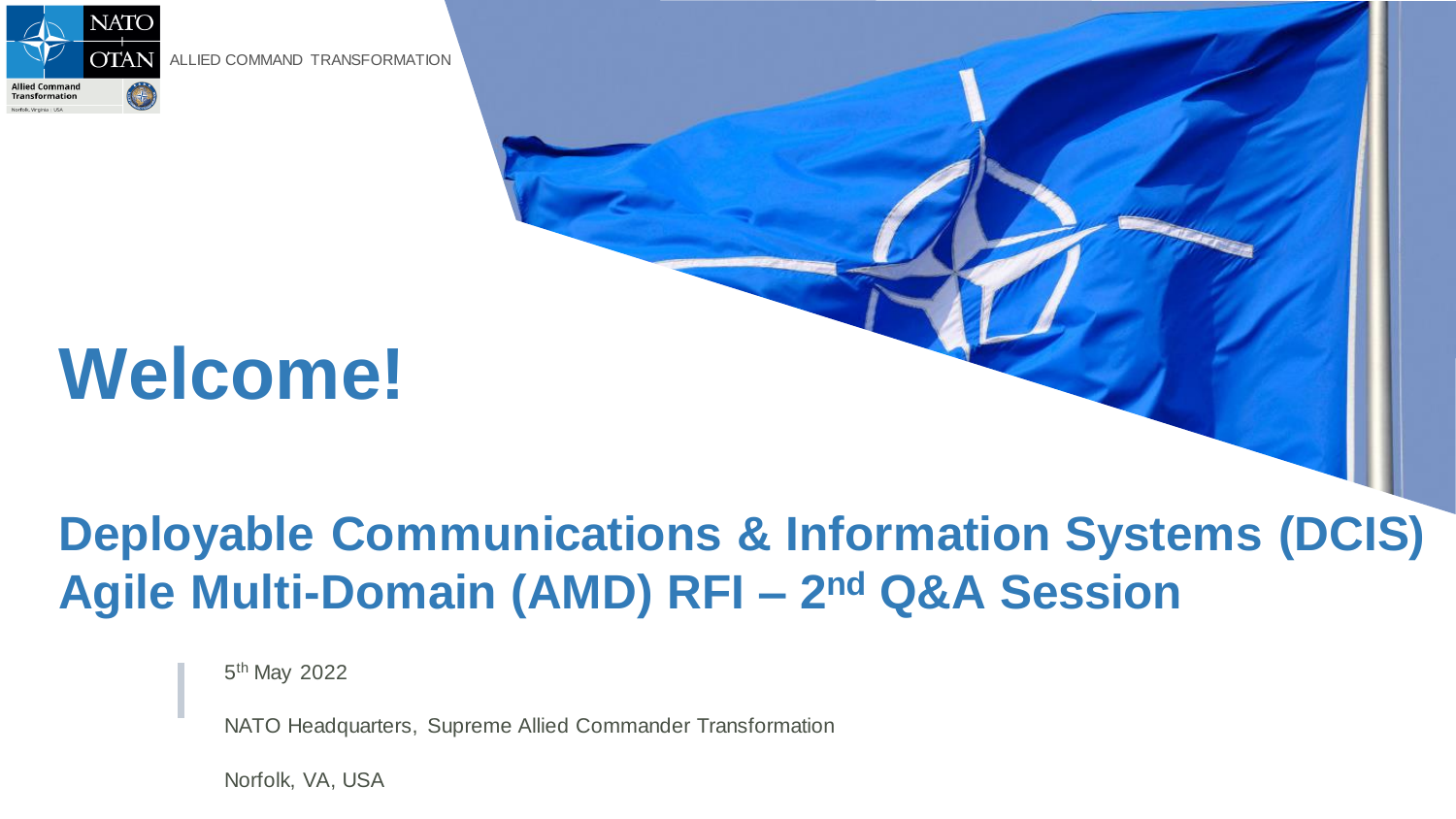

### **Outline**

- Team
- Ground Rules
- Purpose
- *<u>■ Disclaimer</u>*
- **DCIS AMD Vision**
- Expected Benefits
- Analysis of Alternatives Process
- Q&As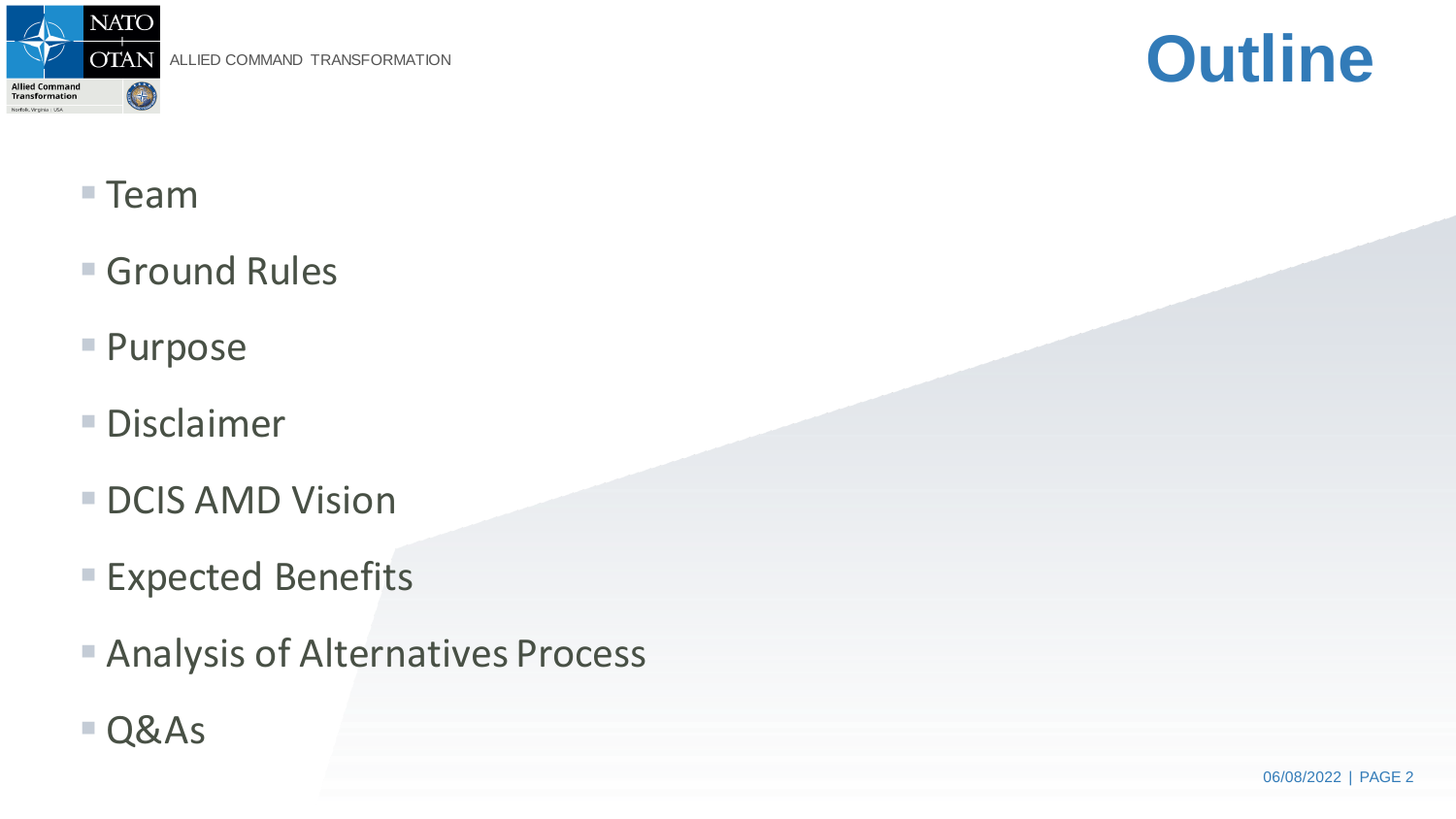

- 
- Programme Management Office Mr. Rob Paladeau
- **Example 26 Analysts Dr. Kamil Akel**
- Capability Monitor Mr. Alan Hoff
- Contracting Office Ms. Tonya Bonilla

■ Programme Director Lt Col. Jan Wilhelm Brendecke Mr. Rain Bojo Maj. Nahit Yilmaz (PhD) Ms. Catherine Giglio ■ Legal Office Mr. Robert Bracknell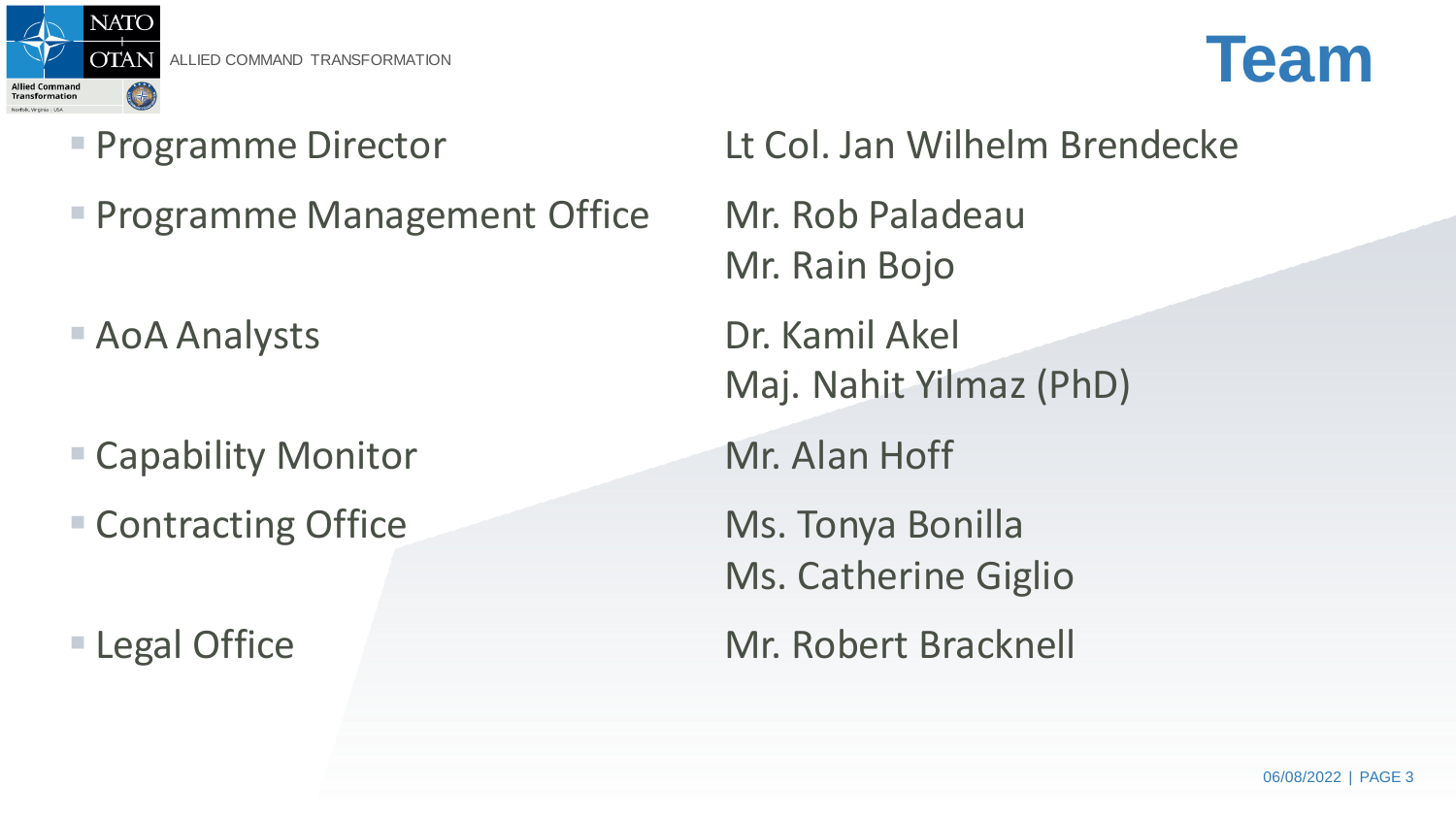

### **Reminders & Ground Rules**

- **This session is being recorded and will be posted to the ACT contracting** page. *(URL: [https://www.act.nato.int/contracting\)](https://www.act.nato.int/contracting)*
- **E** All attendees should verify microphones are muted.
- All questions will be addressed at the end of the presentation.
- Questions can be asked using the chat panel or the question box.
- **This session is public and classified information will not be discussed.**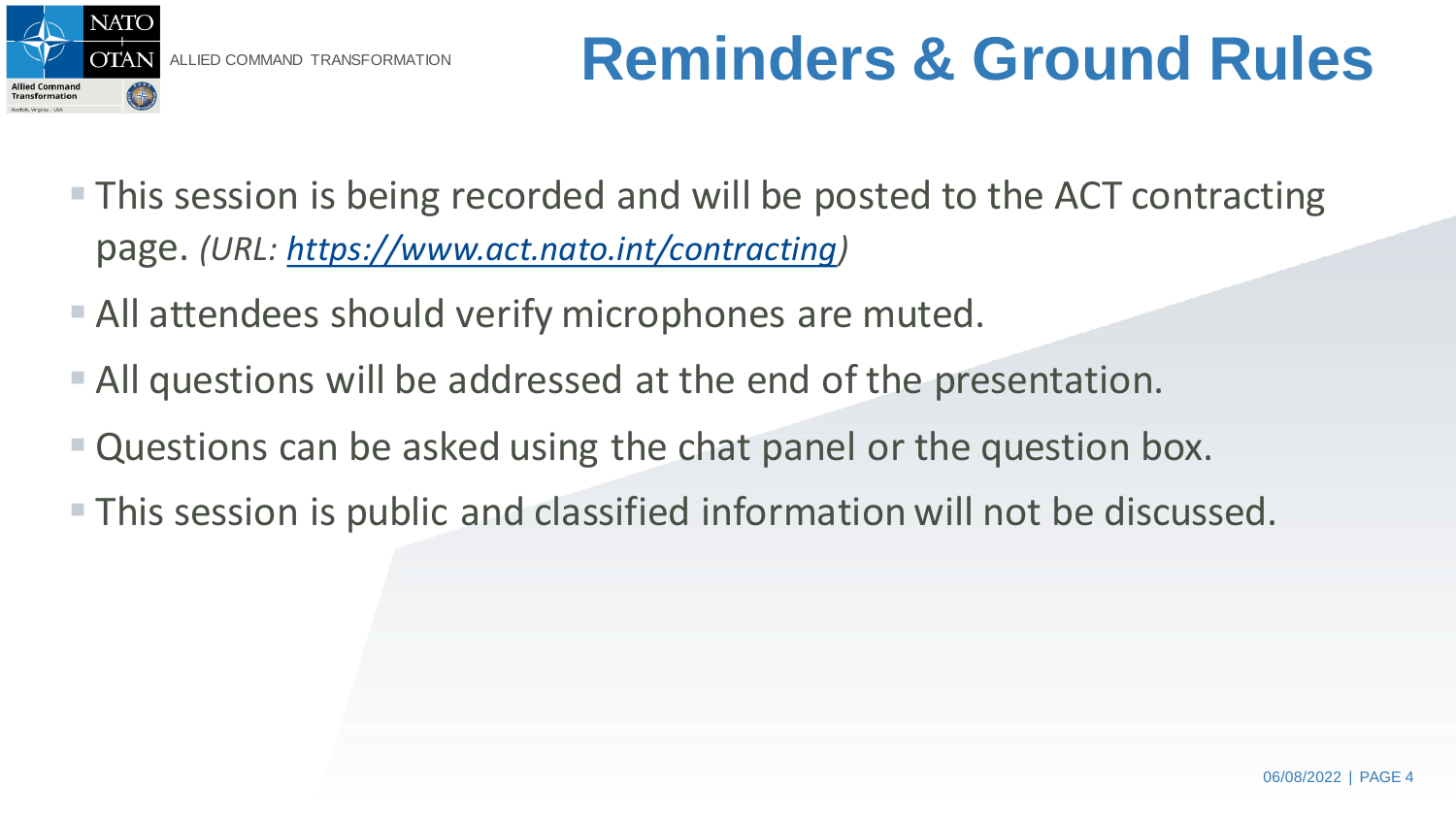

# **Purpose of This Meeting**

- The purpose of this Q&A session is to answer any questions with respect to RFI-ACT-SACT-22-46.
- **Ensure all participants have a common understanding of the RFI intent and** contents
- **Provide opportunity for potential DCIS RFI respondents to receive replies to** previously submitted questions and pose additional questions
- **Provide the opportunity for the DCIS Programme Director to provide** immediate responses to newly posed questions or defer response to the ACT contracting page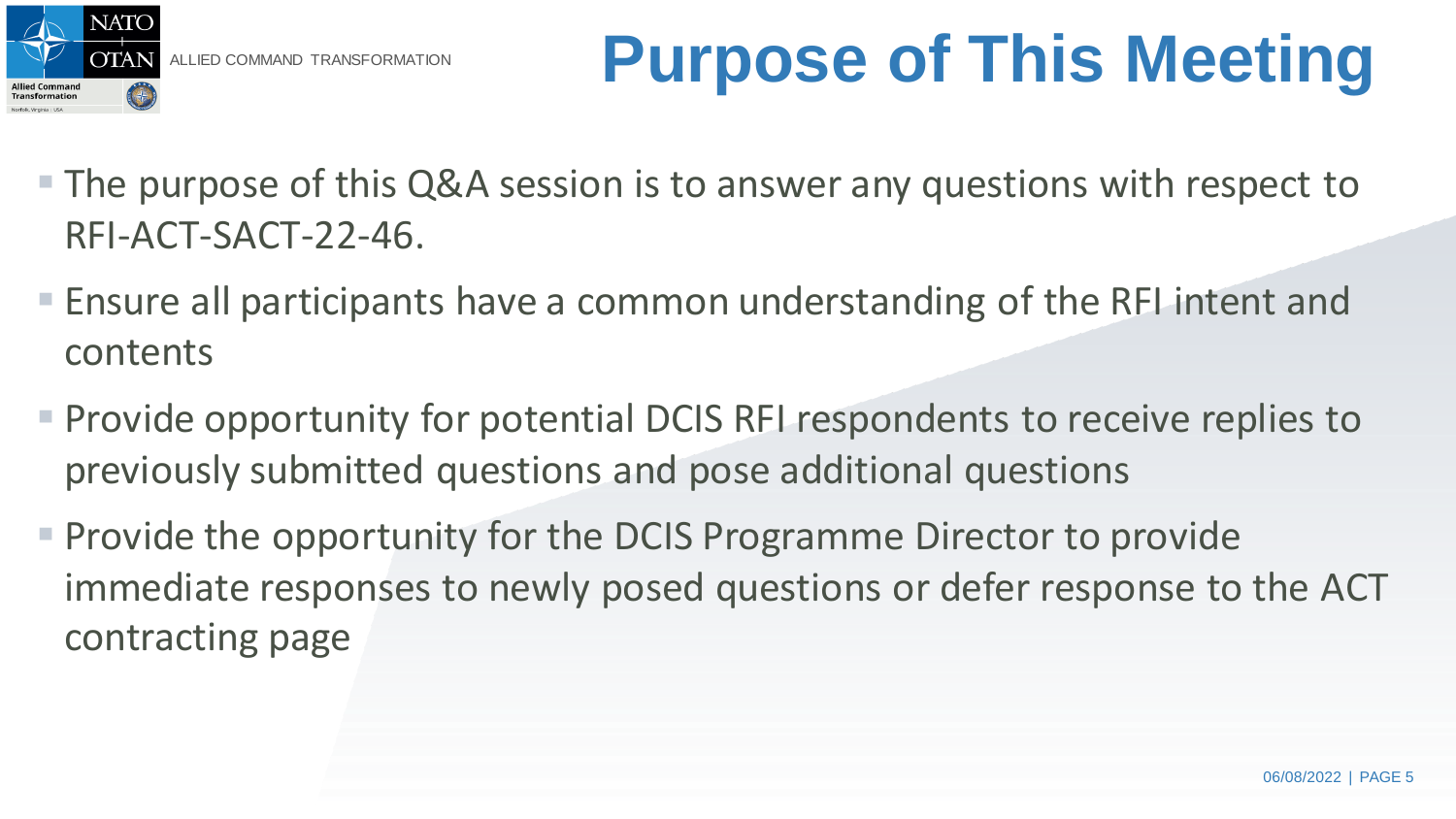

### **Disclaimer**

- **This request for information does not constitute a commitment to issue a future request for** proposal (RFP).
- HQ SACT has not made a commitment to procure any of the items described herein, and release of this RFI shall not be construed as such a commitment, nor as authorization to incur cost for which reimbursement will be required or sought.
- Furthermore, respondents are advised that HQ SACT will not pay for any information or administrative costs incurred in responding to this RFI. The costs for responding to this RFI shall be borne solely by the responding party.
- 06/08/2022 | PAGE 6 **E** Not responding to this RFI does not preclude participation in any subsequent RFP, if issued in the future.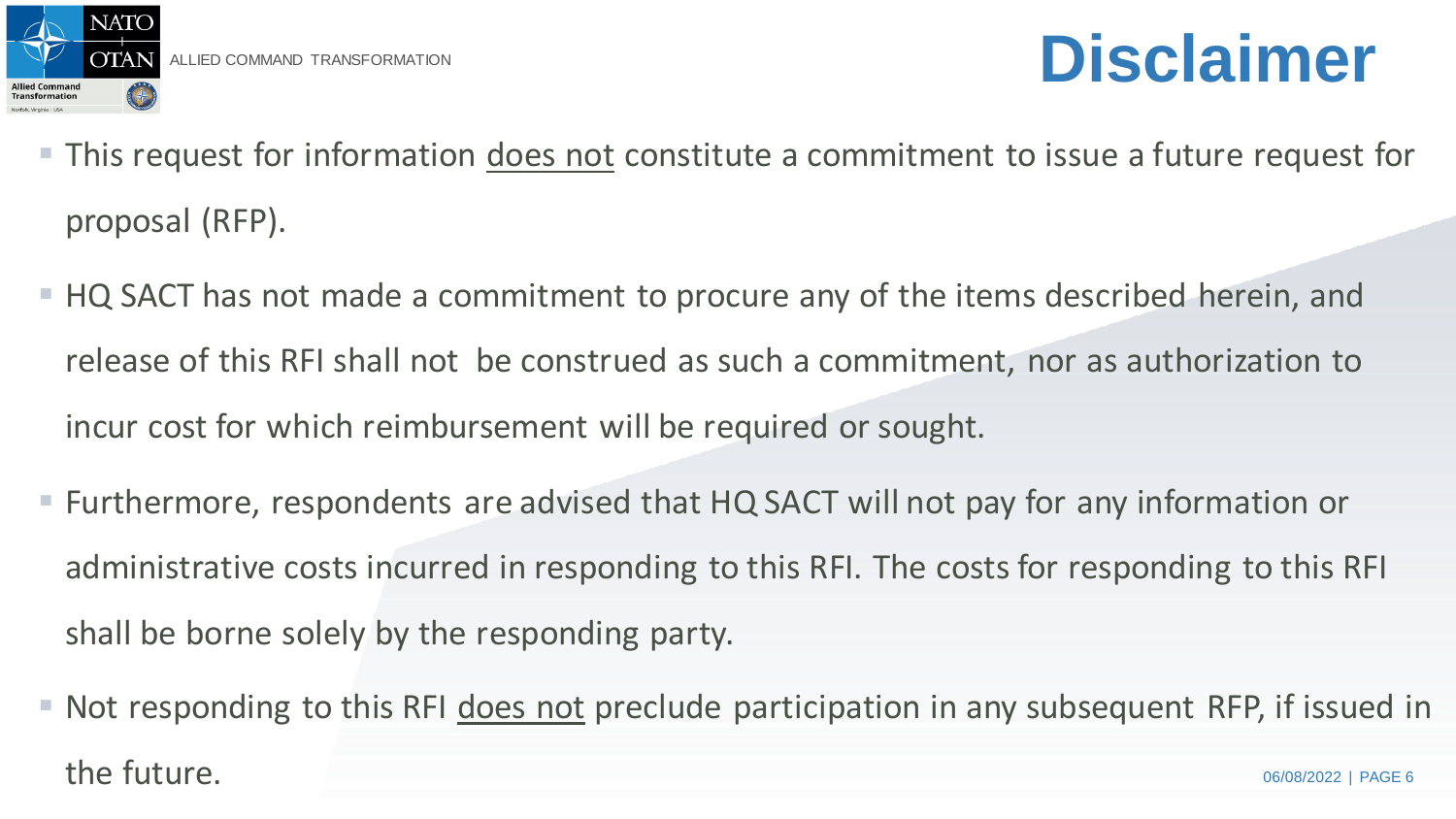

## **DCIS Vision**

- DCIS provides Consultation, Command and Control (C3) Services to NATO HQ and Commands for exercises and Missions.
- DCIS extends NATO C3 services from the static to the deployed environment.
- New DCIS equipment will integrate with the existing DCIS infrastructure.
- DCIS provides deployable Computing and Networking, End User, and Communication Equipment to host services managed and provided by NATO Communication & Information Agency (NCIA).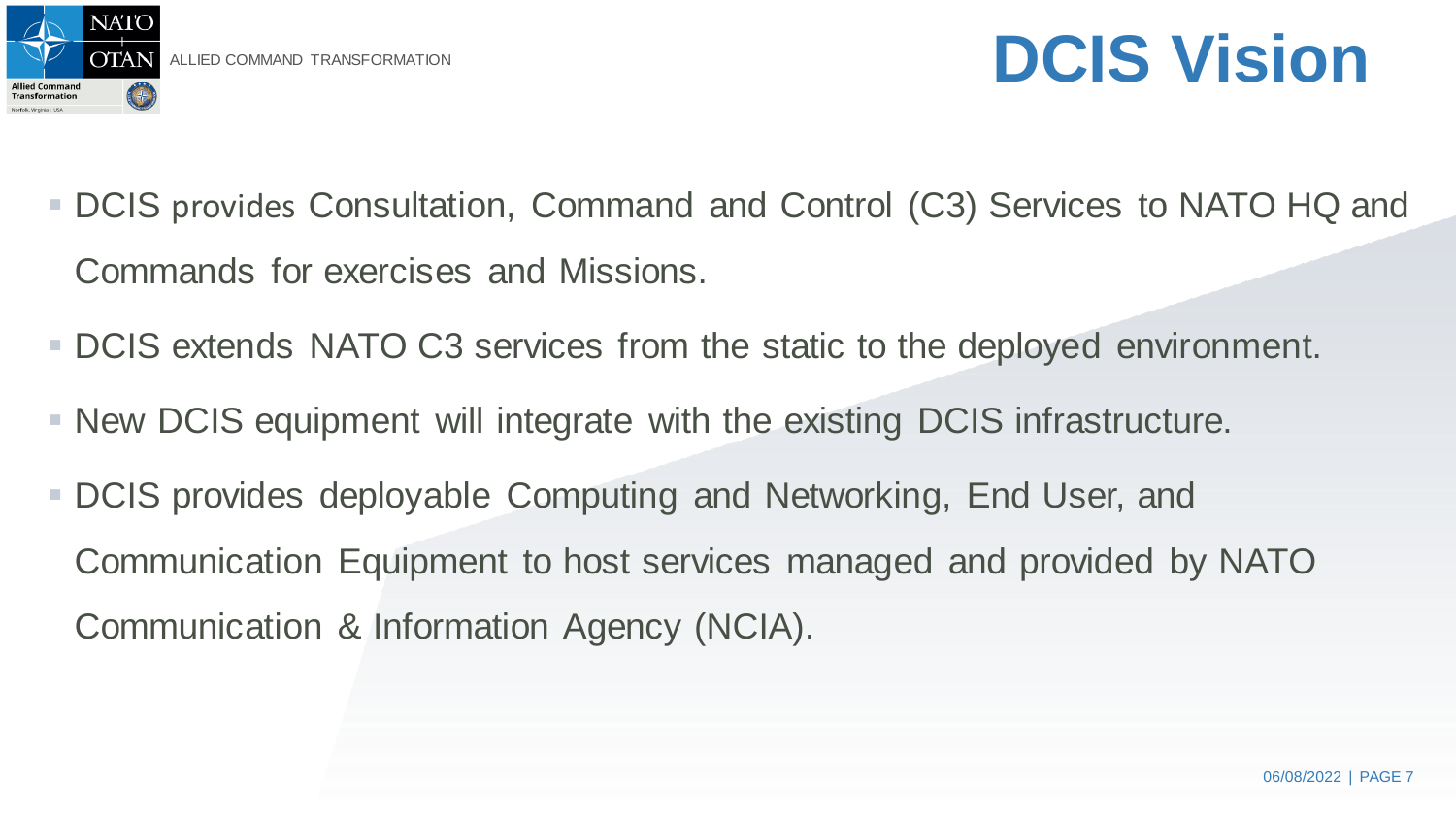

### **Expected Benefits of this RFI**

#### **To Respondents:**

Nations, Industry and Academia participants will have **the chance to present their state-of-the-art technologies and products to NATO**.

### **To NATO:**

**Exposure to, and understanding of, state of the art technological and systemic drivers**to develop needed capabilities for future DCIS within NATO.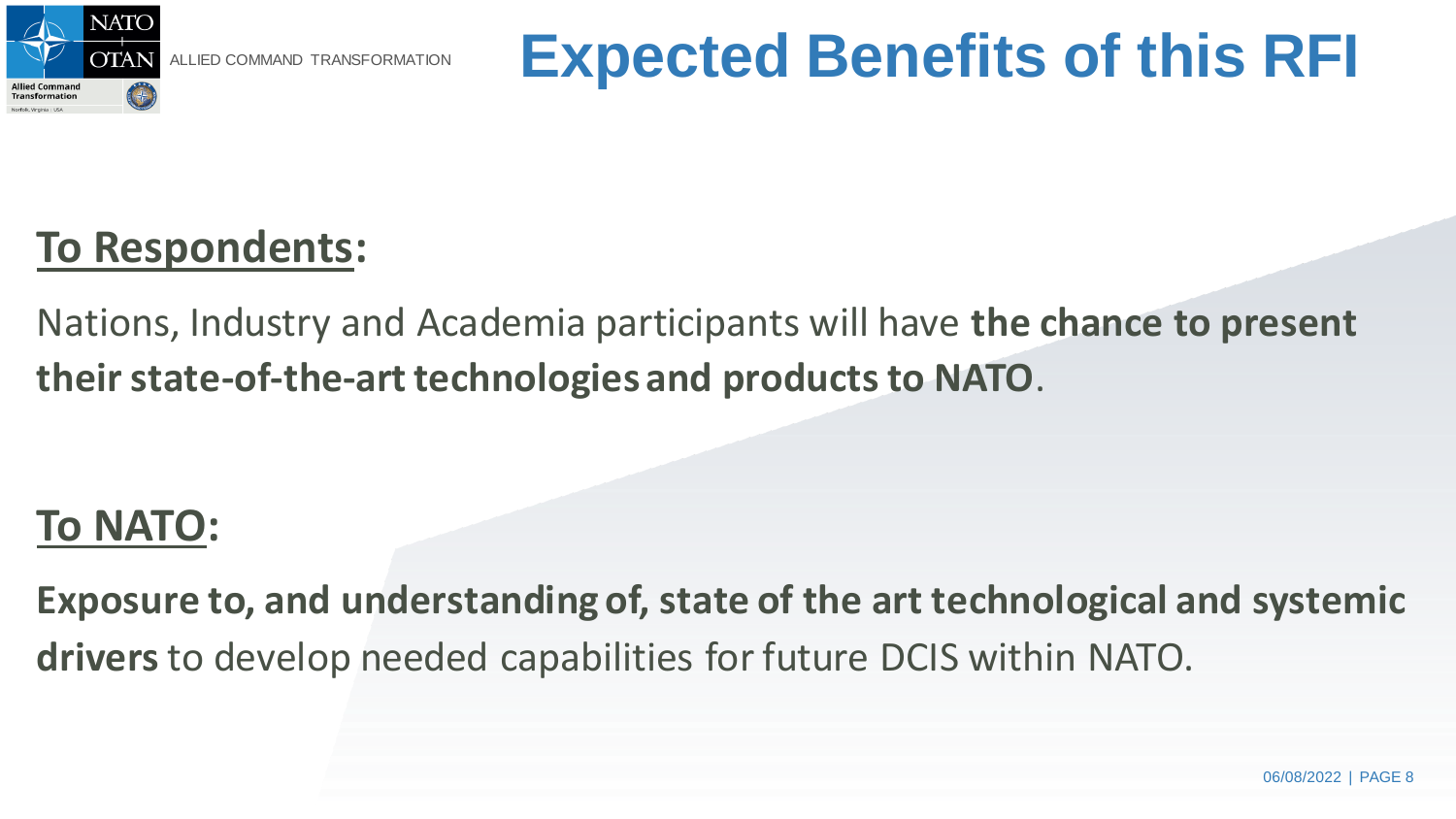

# **OTAN ALLIED COMMAND TRANSFORMATION Analysis of Alternatives**

- Exploration of solution space
- $\blacksquare$  Identification of Alternatives  $\rightarrow$  Data gathering through RFI
- Assessment and comparison of alternatives:
	- Operational Effectiveness
	- **ELifecycle Cost**
	- Risk

■ Complementary nature of the survey file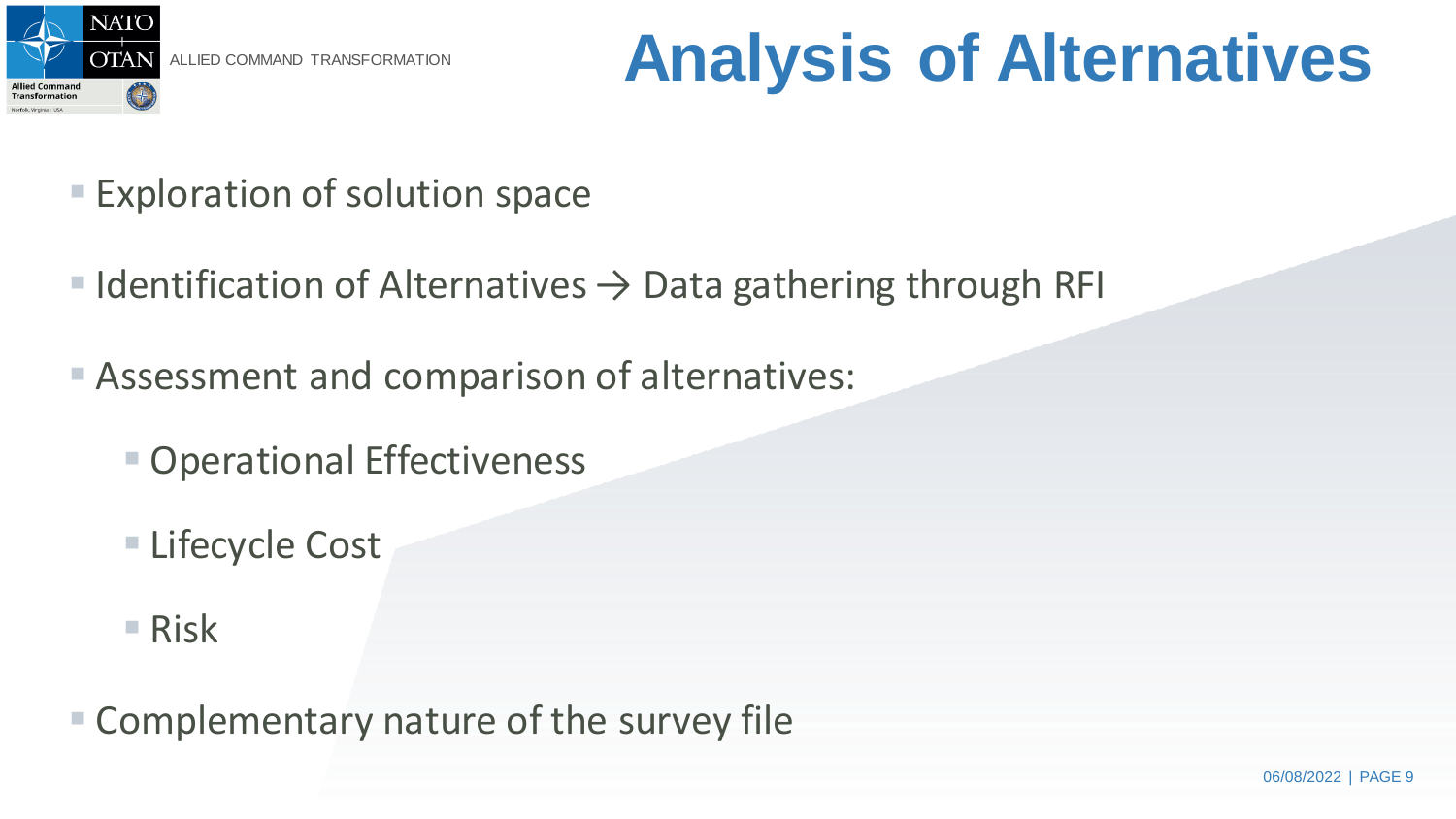

## **PRE SESSION QUESTIONS and ANSWERS**

06/08/2022 | PAGE 10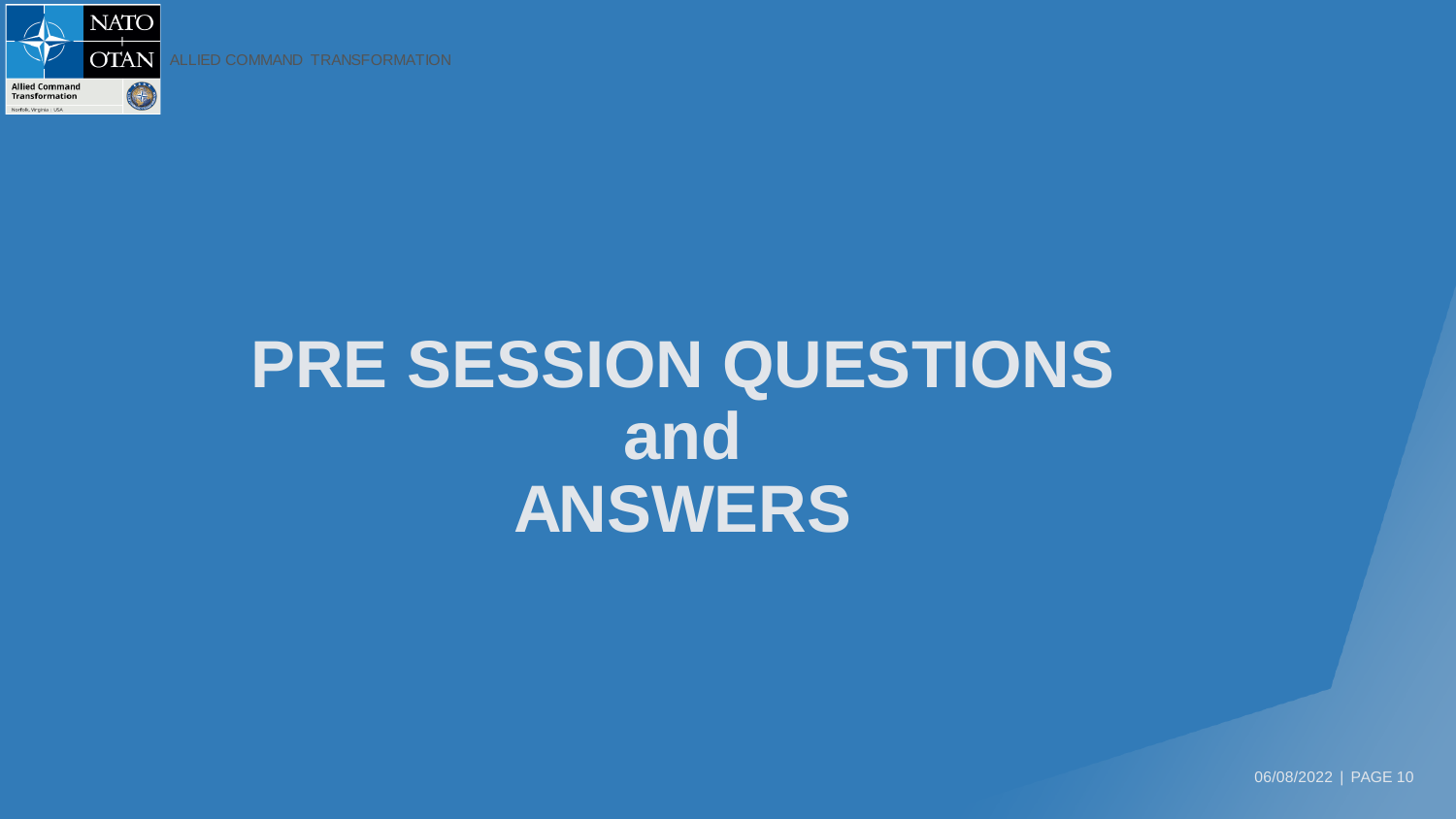

#### **Theme: Technology Readiness Level**

- **Q:** What is the Technology Readiness Level (TRL) that NATO is looking for in this capability development program?
- **A:** For this RFI, we accept solution(s) in all states of development. Even if more mature solutions are preferred, solutions of all TRLs will be evaluated.

Please provide the TRL of your solution with the other requested information if applicable.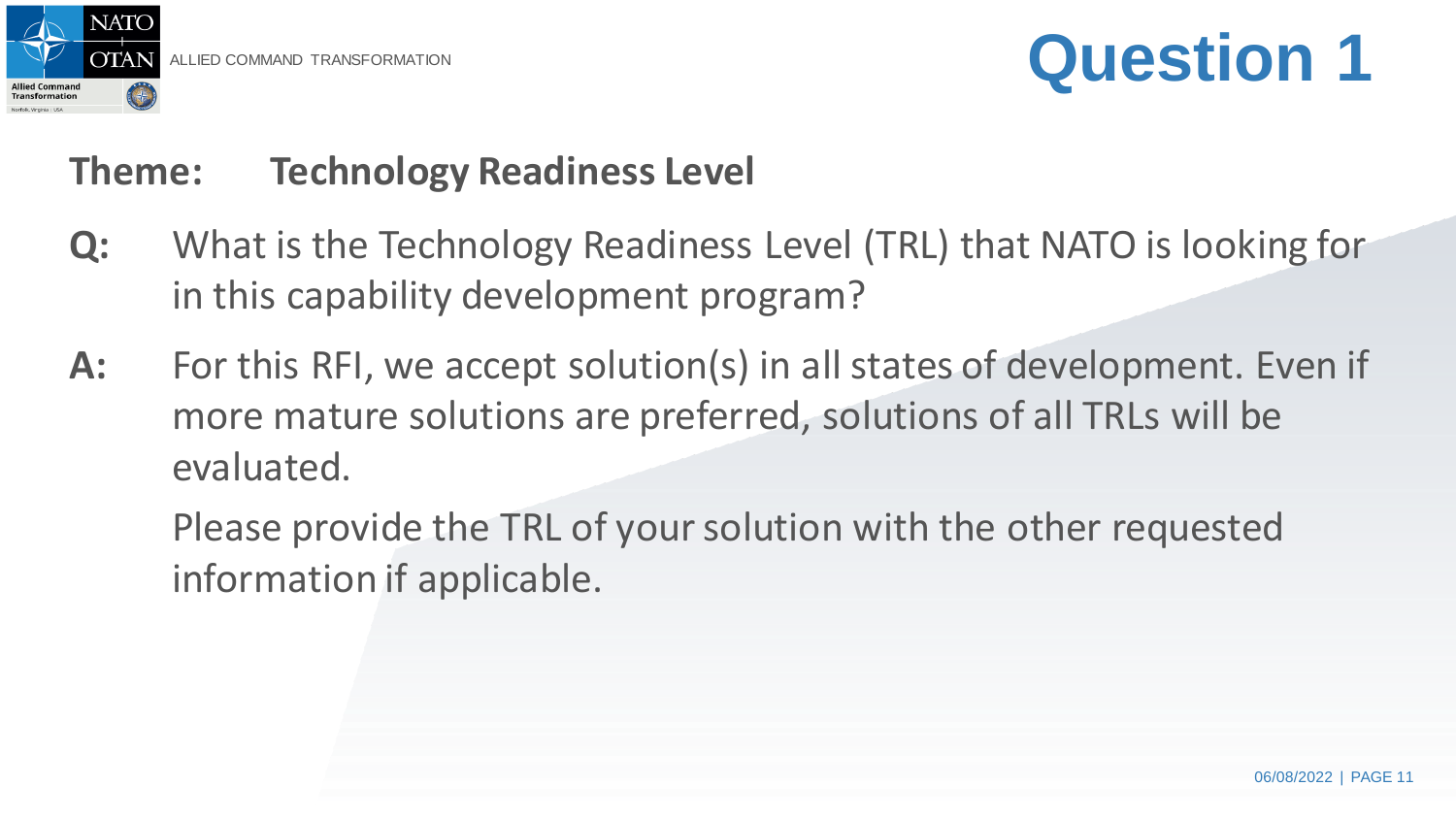

### OTAN ALLIED COMMAND TRANSFORMATION **QUestion** 2

#### **Theme: AoA and Conflict Of Interest Issues**

- **Q:** We are not a manufacturer of the solution you are looking for but we can help you to do a comprehensive analysis of alternatives. What can be the best way for us offering an analysis of alternatives service for this capability development program?
- **A:** We are looking for providers of technical solutions to all or some of the requirements described in the RFI. You have the option to just answer the questions that is applicable to your organization.

If you consider to contribute to the AoA as a potential contractor, you may send capability statements to the contracting officer and please be aware of the consequences and take the cautionary measures to prevent conflict of interest as it was stated in the RFI (Para 4.6.1).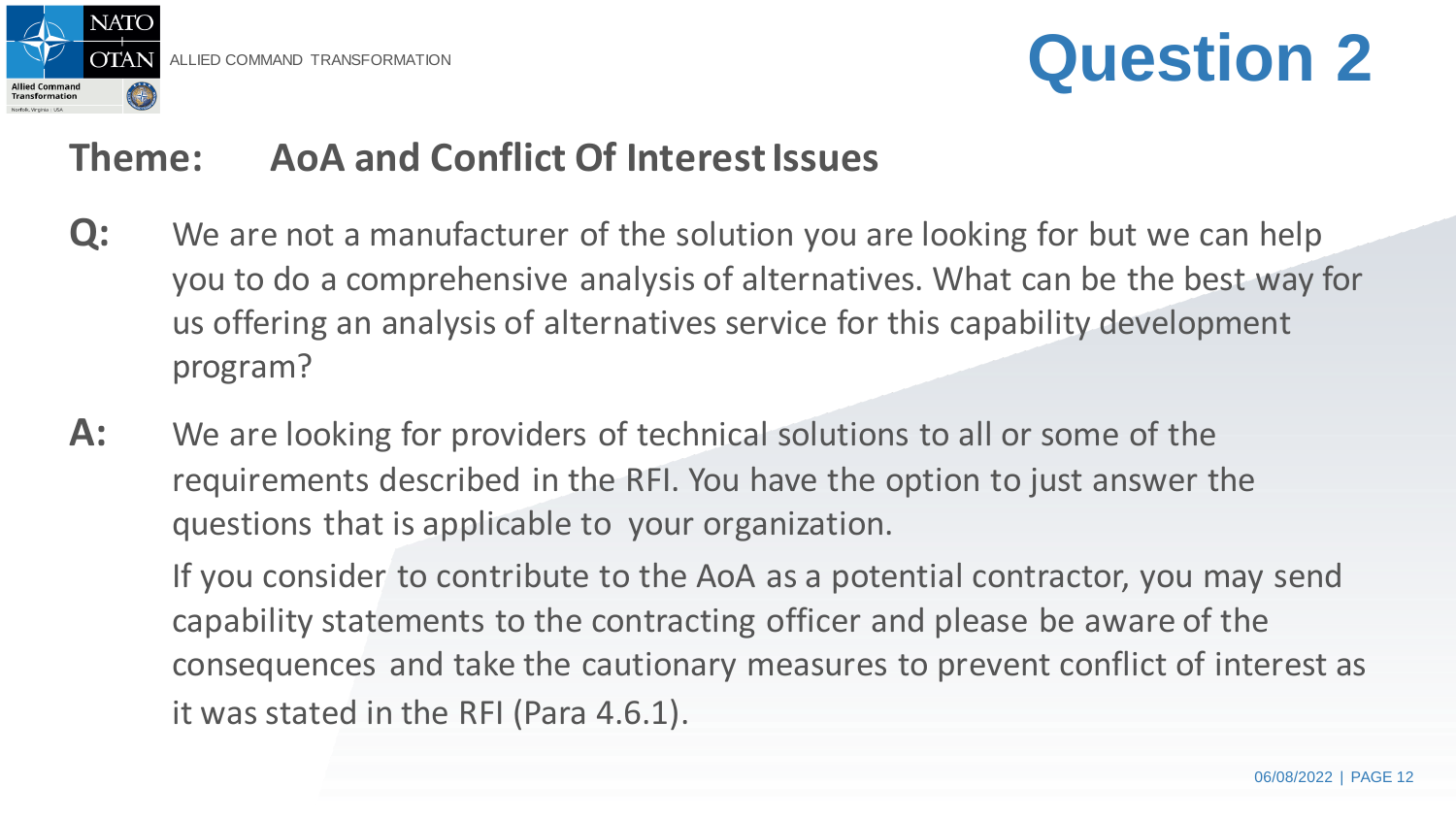

#### **Theme: Scalability**

- **Q:** With regard to scalability, it is our understanding that pre-deployed configurations will be set to small, medium or large. Will there be a desire to scale up or down after deployment?
- **A:** Yes, deployed systems must be scalable in a deployed environment to meet operational requirements.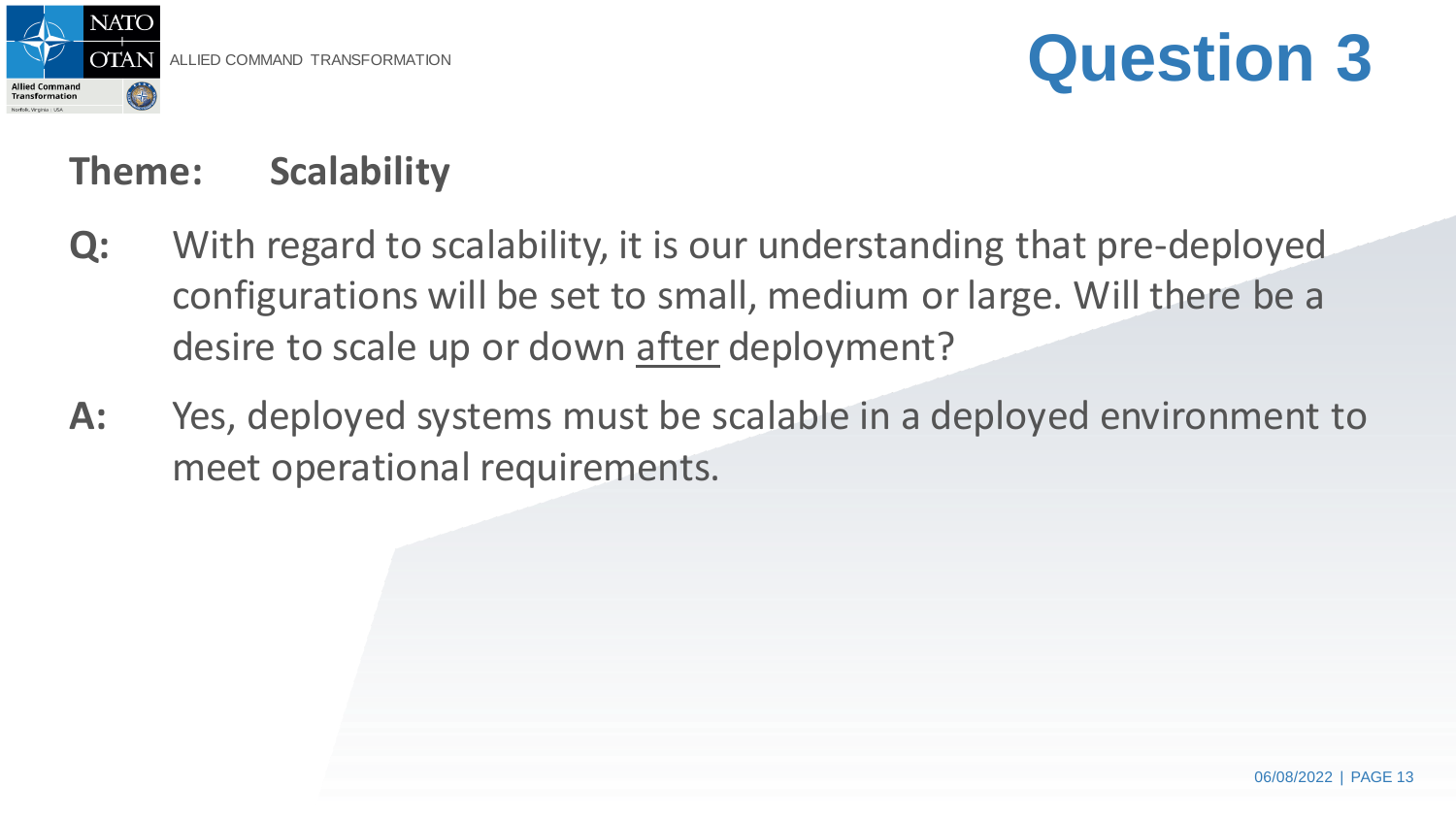

#### **Theme: Solution Type**

- **Q:** Do you only looking for a single scalable solution that one fits for all?
- **A:** An ideal solution is to have a fully scalable DCIS to support from small recce units to large operations but we recognize that this may not be technically feasible or would be too costly. So, we would accept solutions delivering light, small, medium and large DCIS as defined in the RFI.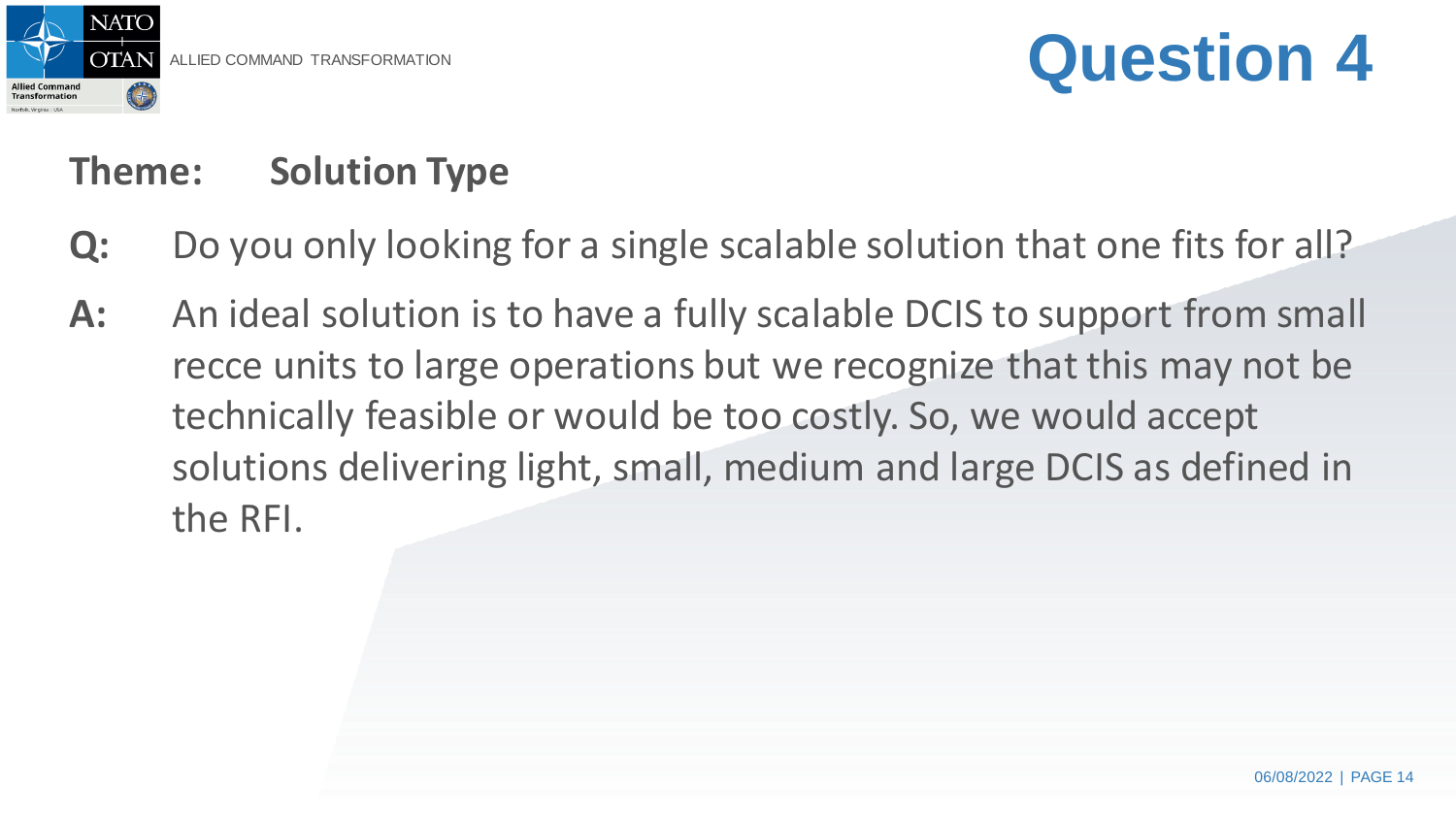

#### **Theme: Architecture**

- **Q:** What kind of DCIS architecture are you pursuing? Can you elaborate on that?
- **A:** Yes, the new equipment will integrate into the existing capability which is based on DCIS Cube architecture. (URL: [https://dcis-cube.org/\)](https://dcis-cube.org/)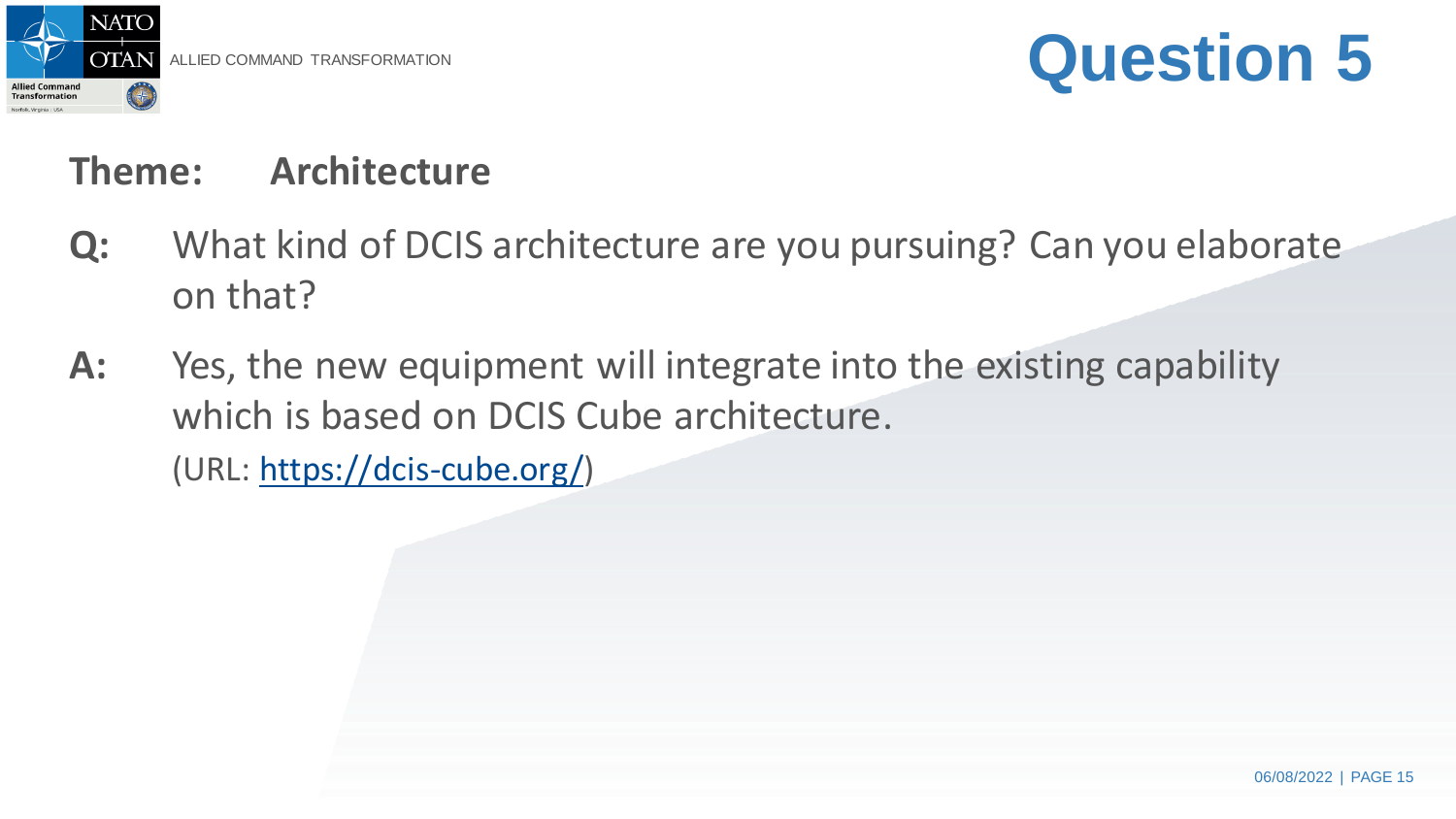

#### **Theme: Cost Data**

- **Q:** It is not easy to elicit cost data with the information provided. How much detail are you expecting regarding cost data?
- **A:** We recognize the difficulty of collecting cost data on the information provided. We are at a relatively early phase of a capability development program where requirements are defined at high level. Detailed information will be provided throughout the process. For now, rough order magnitude cost data will be sufficient.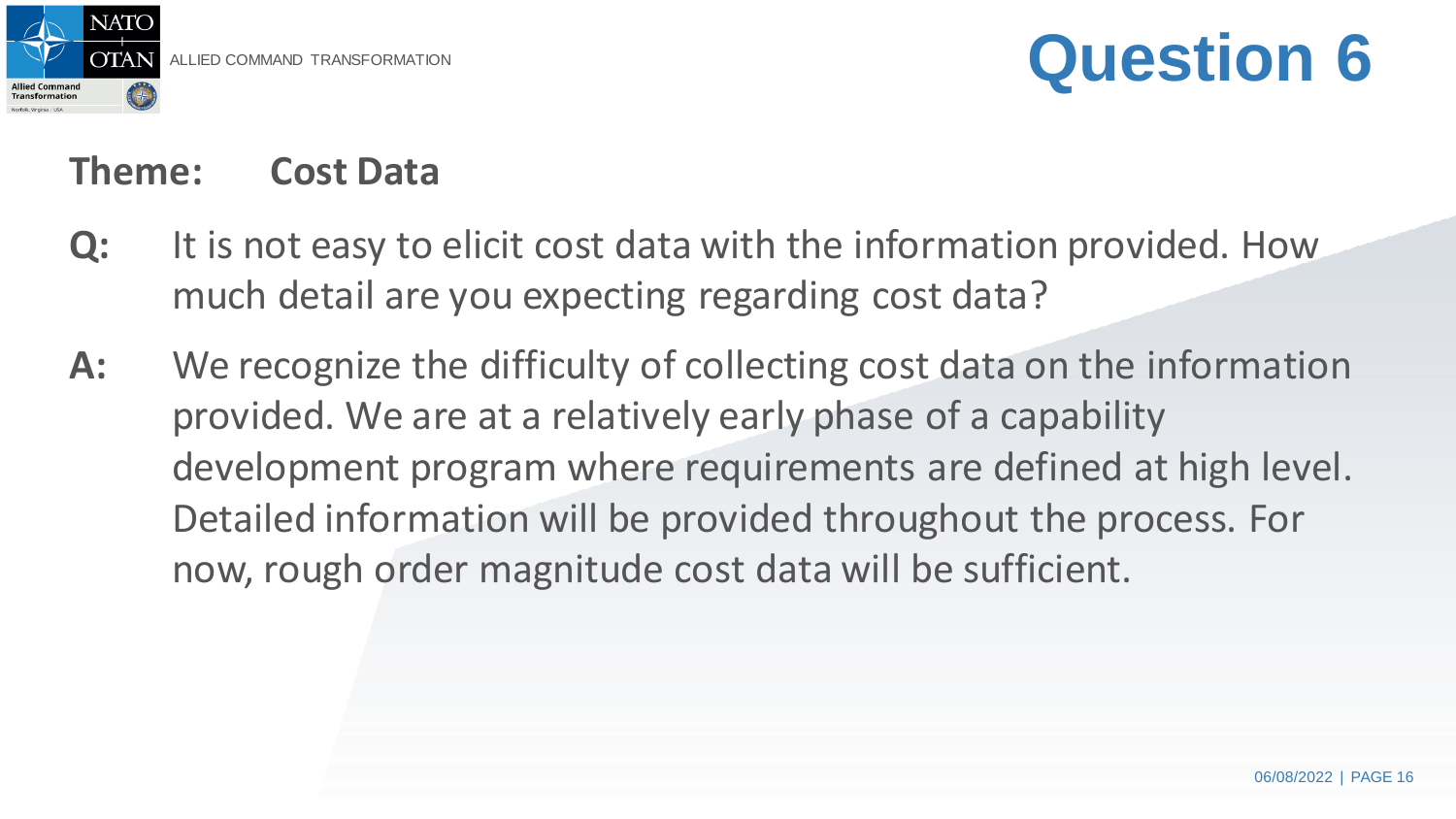

### ALLIED COMMAND TRANSFORMATION **QUestion** 7

#### **Theme: Format**

- **Q:** Some of our solution specifications don't fit survey questions. Can we provide data with a different format?
- **A:** We welcome any supporting data/document to the survey questionnaire. However, the spreadsheet that that is enclosed to the RFI document is our main data collecting tool. We will use the answers to the survey questions for assessment. We may refer to supporting data/documents to clarify the answers if they are not clear enough for assessment.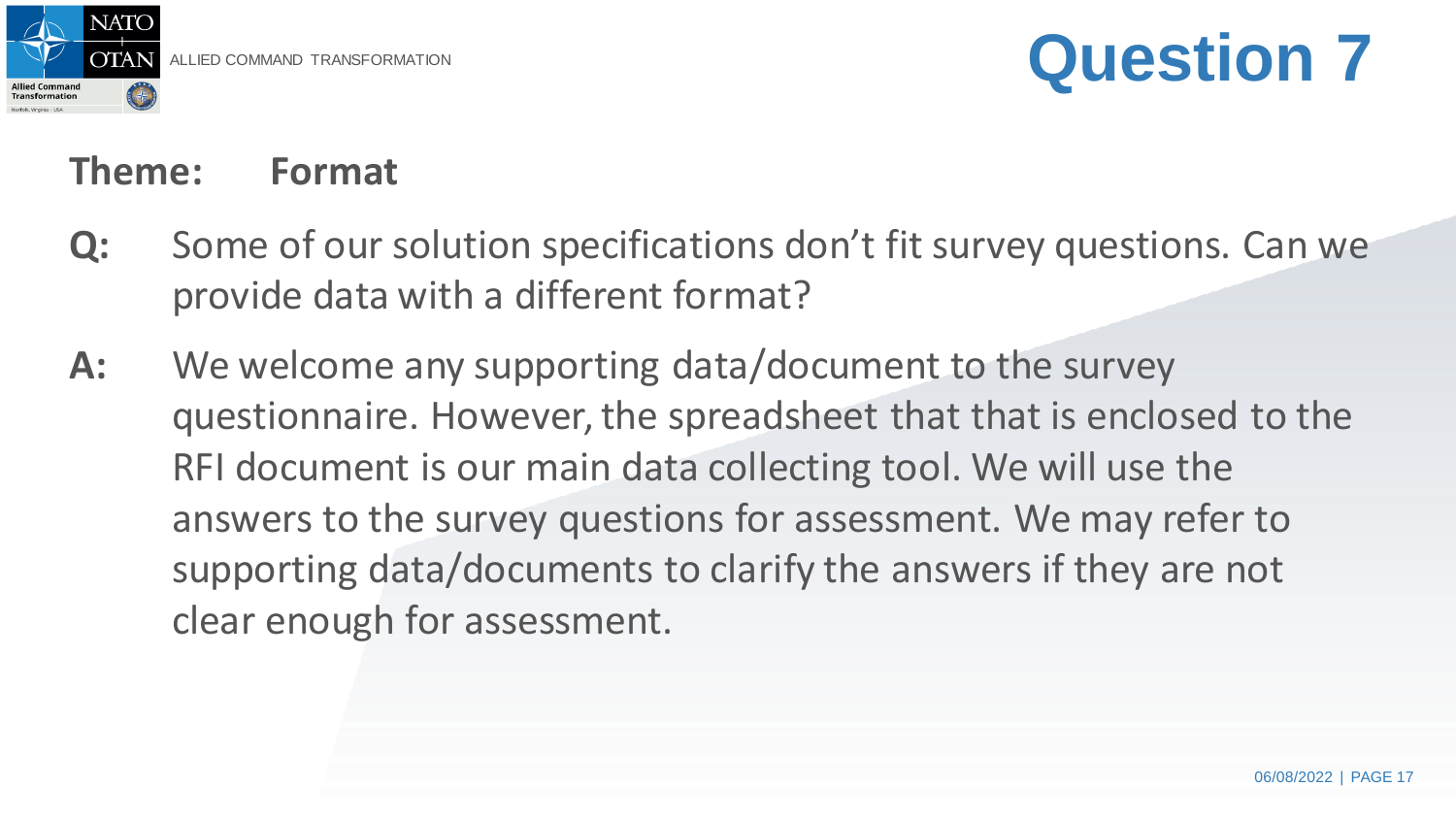

#### **Theme: Solution Type**

- **Q:** What we understood is that you are looking for hardware solutions. We can also provide software solutions besides. Are you interested?
- **A:** We are only interested in hardware solutions. NATO standard software and applications will be installed upon receipt of hardware.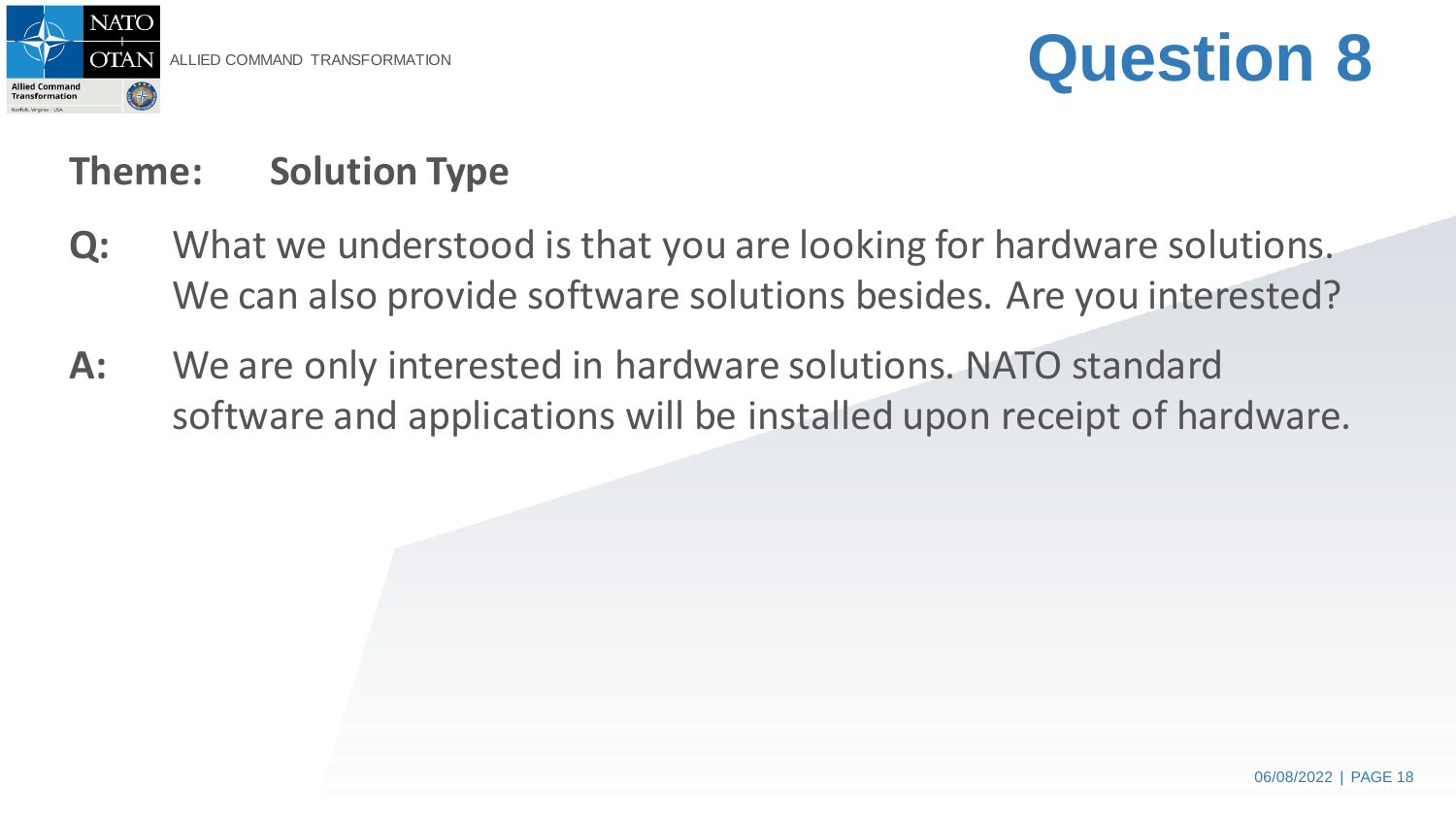

#### **Theme: Demonstration**

- **Q:** Can we schedule a demonstration for our solution?
- **A:** No. At this point of the process, we won't schedule any demonstration with any industry partners but you are always welcome to provide documents or links to resources such as videos, pictures which may help us to understand the solution better.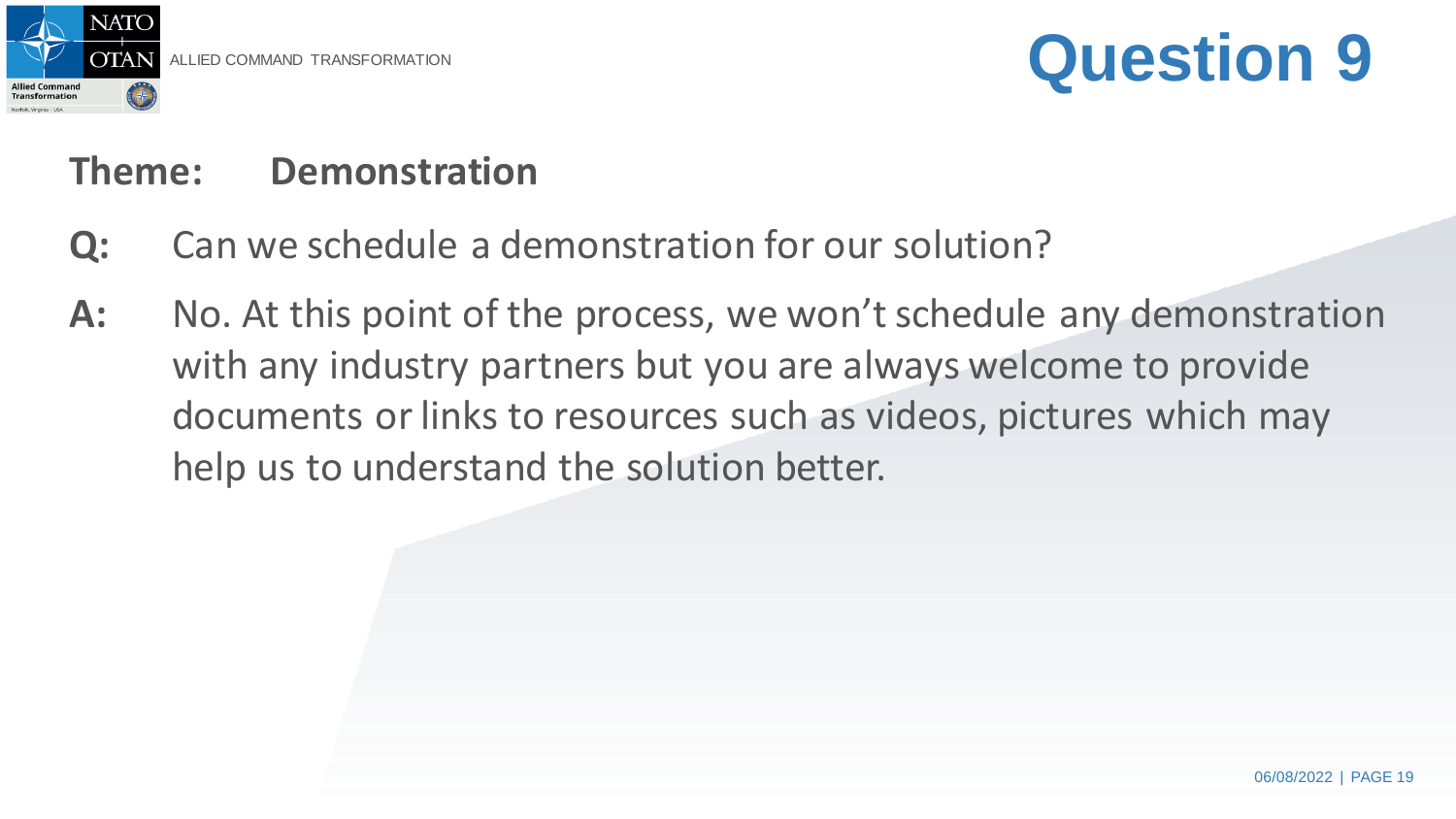

### OTAN ALLIED COMMAND TRANSFORMATION **QUestion** 10

#### **Theme: Current DCIS Overview**

- **Q:** Can you provide a description of what is currently in place?
- **A:** DCIS capability provides a full range of equipment\* to enable C3, including:
	- Deployable Points of Presence (DPoPs) for land and afloat;
	- Terrestrial WAN and SATCOM
	- Handheld equipment
	- Service Management and Control
	- Cyber Defense
	- Programmatic Management
	- Lifecycle extensions to, and maintenance of, in-service equipment
	- Non-CIS equipment (to include vehicles, trailers, generators, tents, shelters, etc.)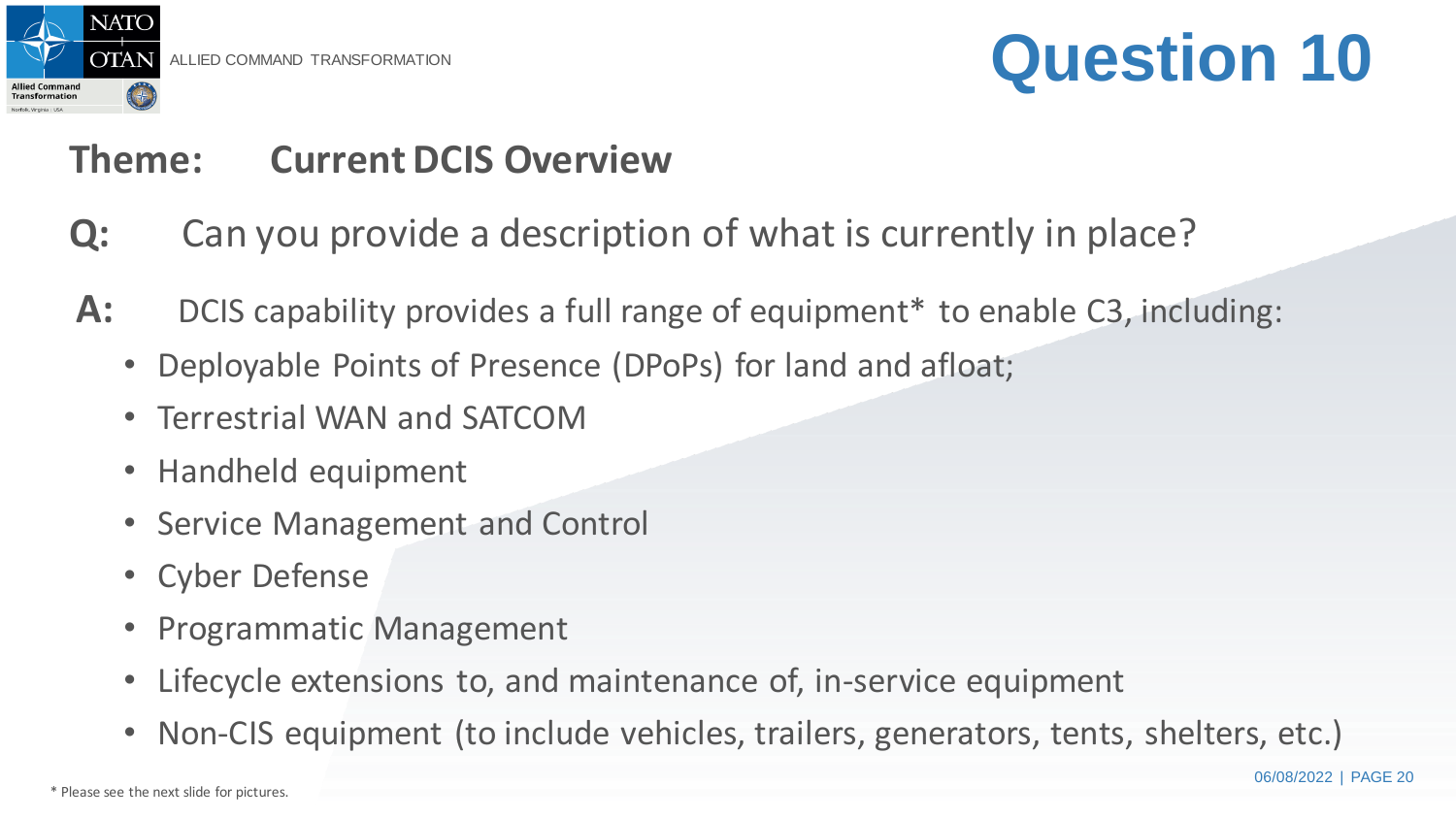



**NATO** 

## **Overview of DCIS components**



**Dragonfly Tent**



**Digital Line of Sight (DLOS)**



**High Frequency (HF)**



**CIS Gateway Shelter (CGS)**



**Limited Interim NRF CIS Capability (LINC) and LINC-Expansion (LINC-E)**



**ISAF Mobile CIS Detachment (IMCD)**



**Tactical Liaison Kit (TLK)**



**Afloat Command Platform (ACP)**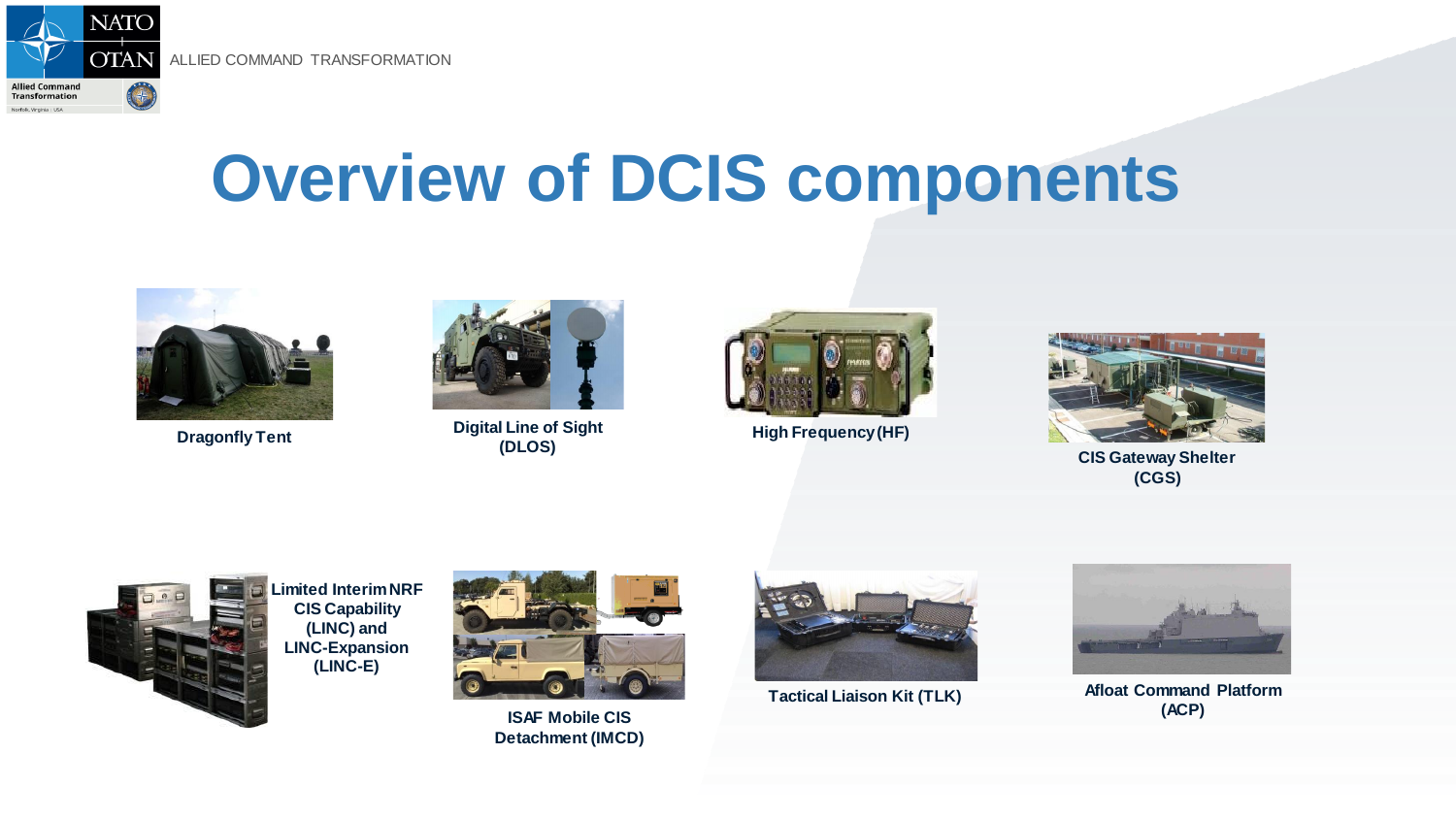

### OTAN ALLIED COMMAND TRANSFORMATION **QUESTION** 11

#### **Theme: Current DCIS Overview**

**Q:** Do you want the ROM cost in Euro?

**A:** Yes. If you are converting from another currency you may want to state the exchange ratio and date in the comments cell on the same row with the cost figures you provide.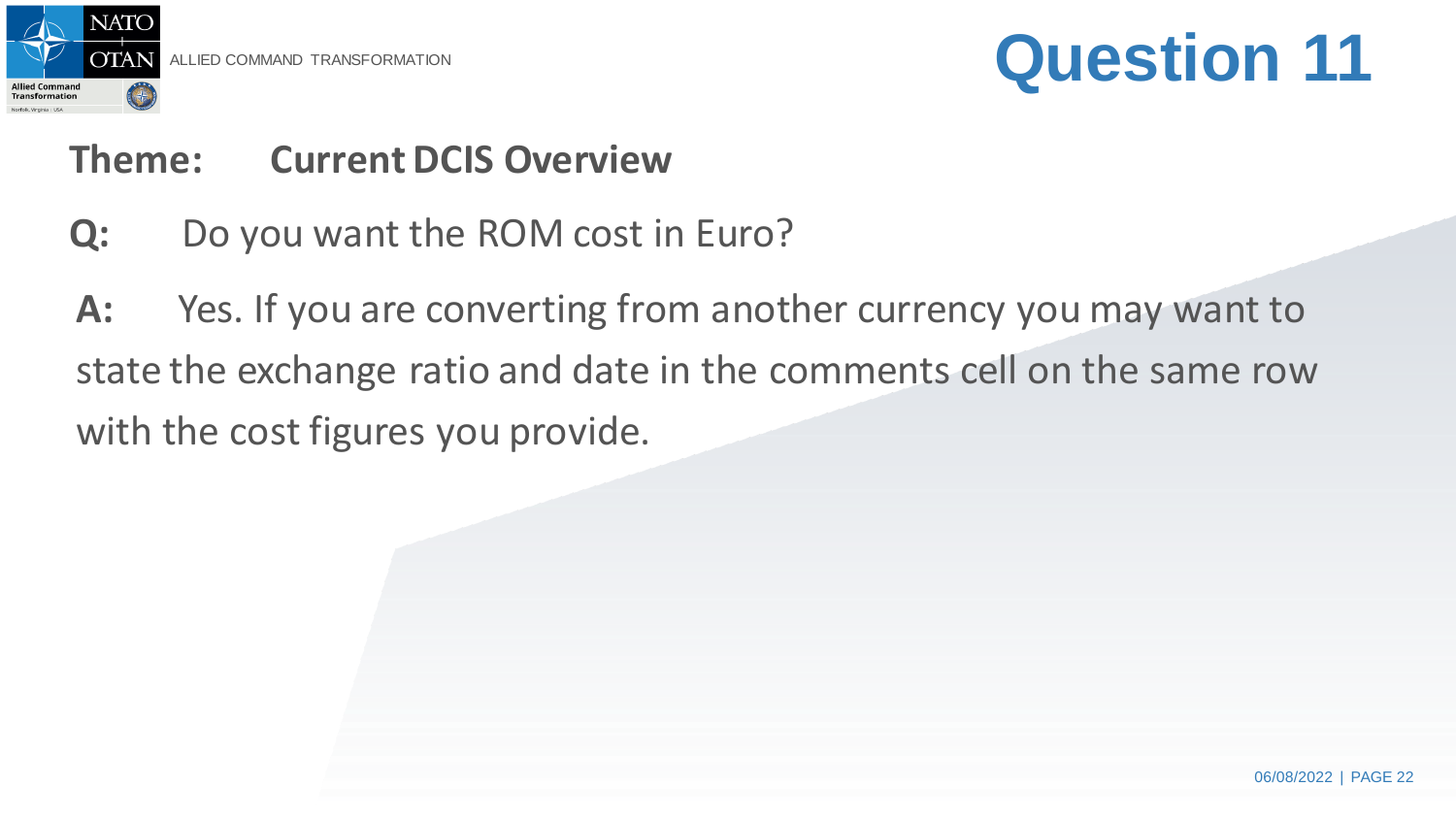

### OTAN ALLIED COMMAND TRANSFORMATION **QUESTION** 12

#### **Theme: Further RFI steps**

- **Q:** Are we going to get any response from NATO based on our answers to the RFI?
- 06/08/2022 | PAGE 23 **A:** The aim of this RFI is to explore the solution space for the DCIS AMD Capability Development Program. As it was stated in the disclaimer, HQ SACT has not made a commitment to procure any of the items described in the RFI. However, your answers to this RFI ensure that your solutions will be included in the solution space which will help us to define possible alternatives. HQ SACT may engage with your organization in scope of the Framework For Collaborative Interaction [\(https://www.act.nato.int/ffci\)](https://www.act.nato.int/ffci) to clarify your answers, if needed.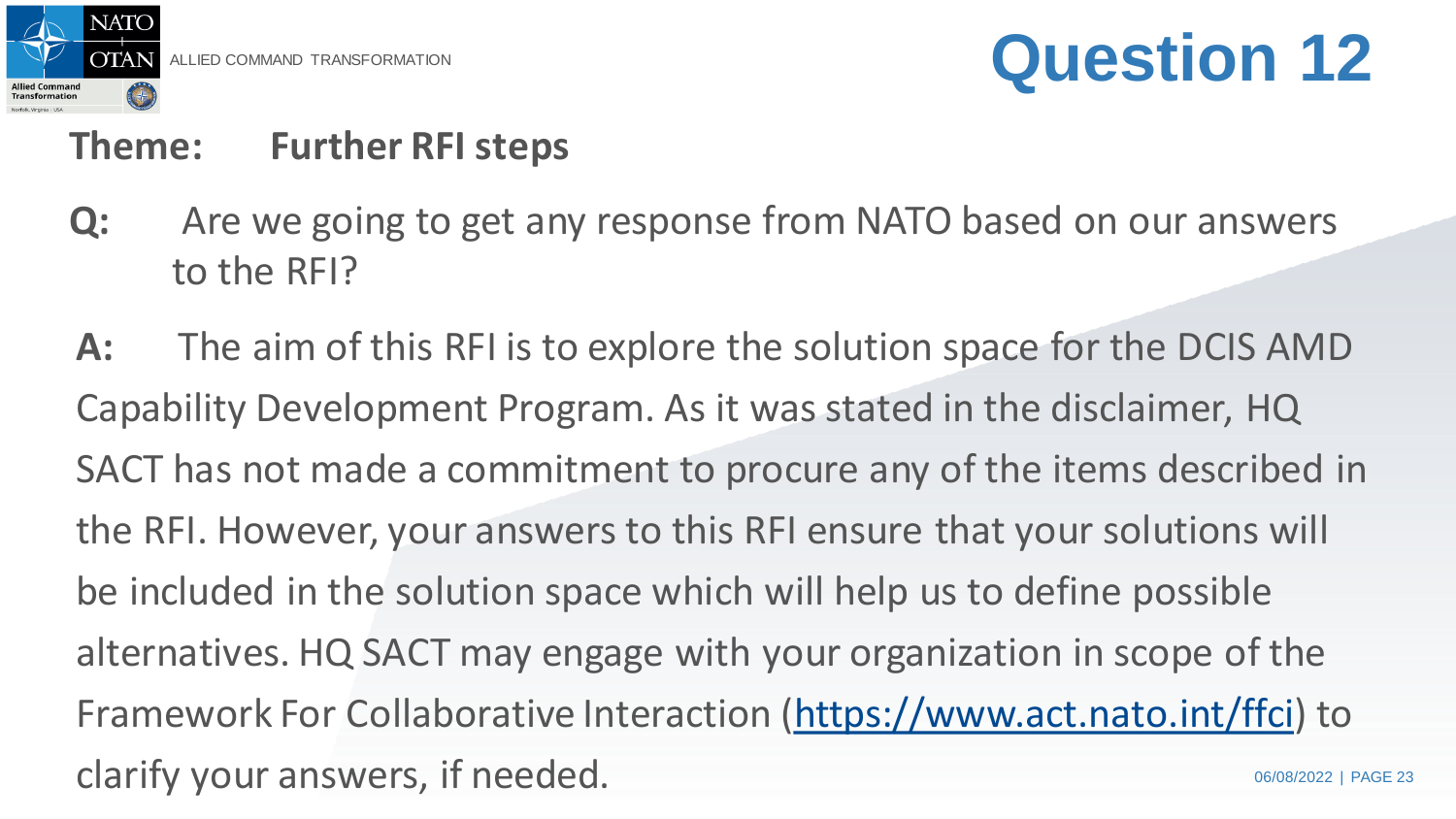

### **IN SESSION QUESTIONS and ANSWERS**

06/08/2022 | PAGE 24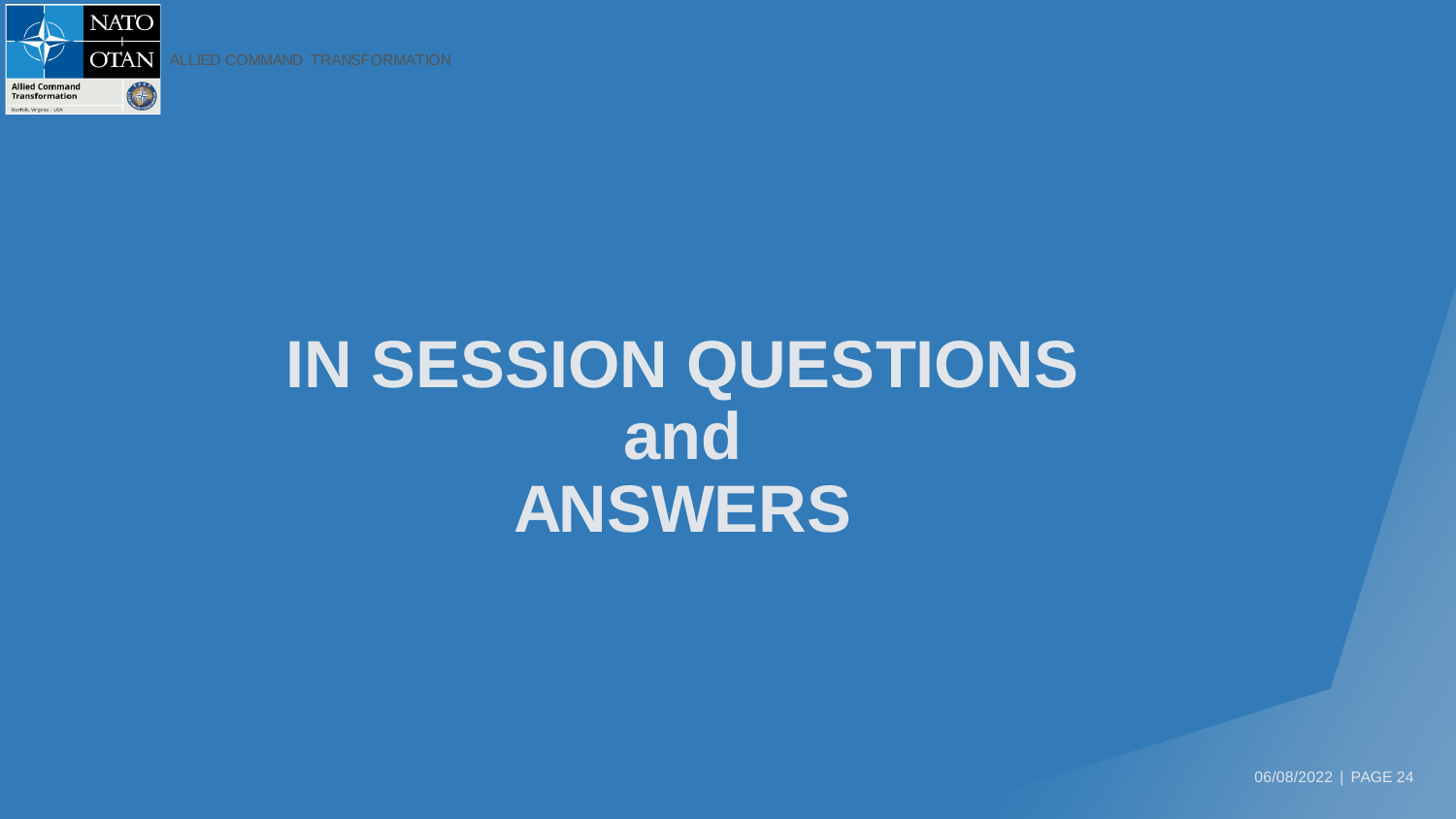

#### **Theme:** SATCOM Constellations

- **Q:** Do you have any preference to MIL or Commercial SATCOM constellations? WGS, Skynet 5/6? Inmarsat? Starlink?
- **A:** We don't have any preference at this point. We, with the help of our technical experts, are going to look at and evaluate all possible solutions provided us through your answers to this RFI. So, we are open to all solutions that fulfill our requirements.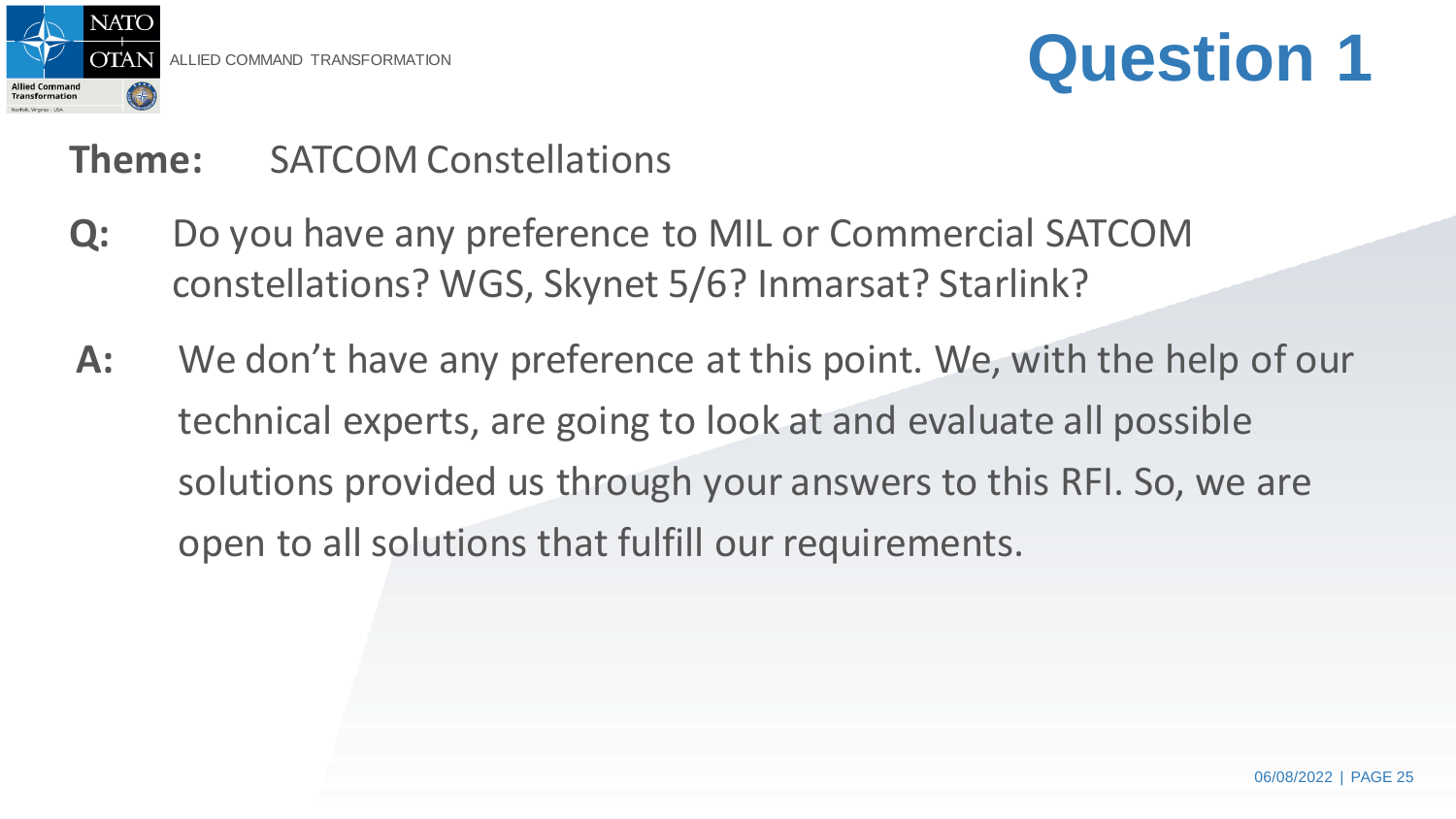

### OTAN ALLIED COMMAND TRANSFORMATION **QUESTION** 2

#### **Theme:** NATO Enterprise Architecture

- **Q:** Is the NATO Enterprise Architecture the NAF? Or can you elaborate further on Question 10 sheet 1?
- **A:** The NATO Enterprise Architecture provides the specifics of the CIS services and technical support specifics of them as implemented for NATO daily and mission operations. This detailed Architecture is not releasable in an unclassified form. The NATO Architecture Framework (NAF) is provides the concepts and content forms for the definition of the Enterprise Architecture. The NAF is currently at Version 4 and can be found at:

06/08/2022 | PAGE 26 [https://www.nato.int/nato\\_static\\_fl2014/assets/pdf/2021/1/pdf/NA](https://www.nato.int/nato_static_fl2014/assets/pdf/2021/1/pdf/NAFv4_2020.09.pdf) Fv4\_2020.09.pdf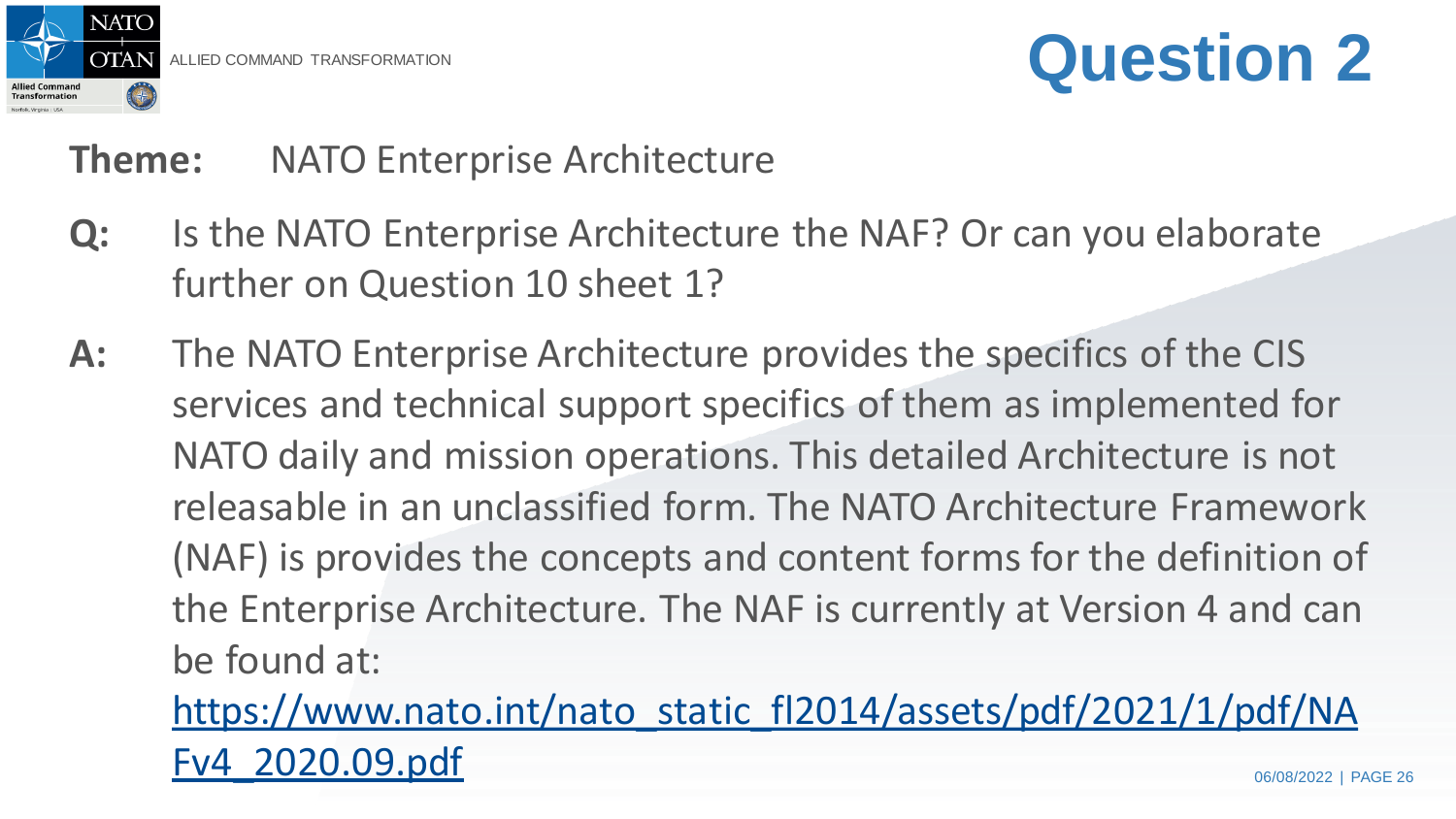

#### **Theme:** Further Questions

- **Q:** You mentioned we can submit more questions after this session, is that correct? Can you repeat once more the method for doing that?
- **A:** Yes, you can email your questions to the PoC email addresses (please include them all) on the next slide until the response date which is 16 May 2022. Please consider that, it may take us a few days to provide you a satisfactory answer based on the technical level of the question.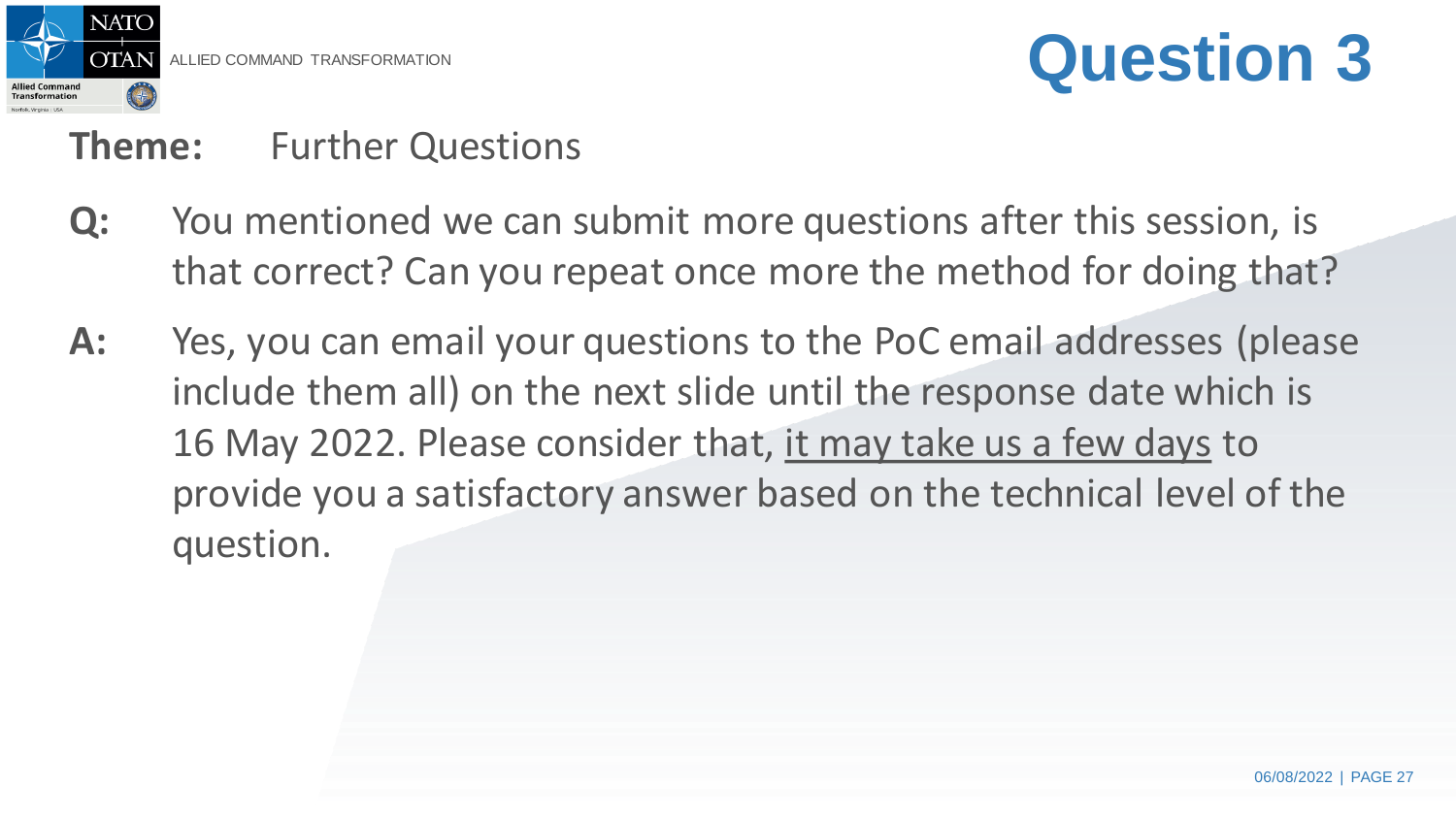

## **Contact Information**

Ms. Tonya Bonilla [tonya.bonilla@act.nato.int](mailto:tonya.bonilla@act.nato.int)

**Contracting Points of Contact**

Ms. Catherine Giglio [catherine.giglio@act.nato.int](mailto:catherine.giglio@act.nato.int)

Lt Col. Jan Brendecke [jan.brendecke@act.nato.int](mailto:Jan.brendecke@act.nato.int)

**Technical Points of Contact**

Dr. KamilAkel [kamil.akel@act.nato.int](mailto:kamil.akel@act.nato.int)

RFI URL: <https://www.act.nato.int/contracting/rfi-act-sact-22-46>